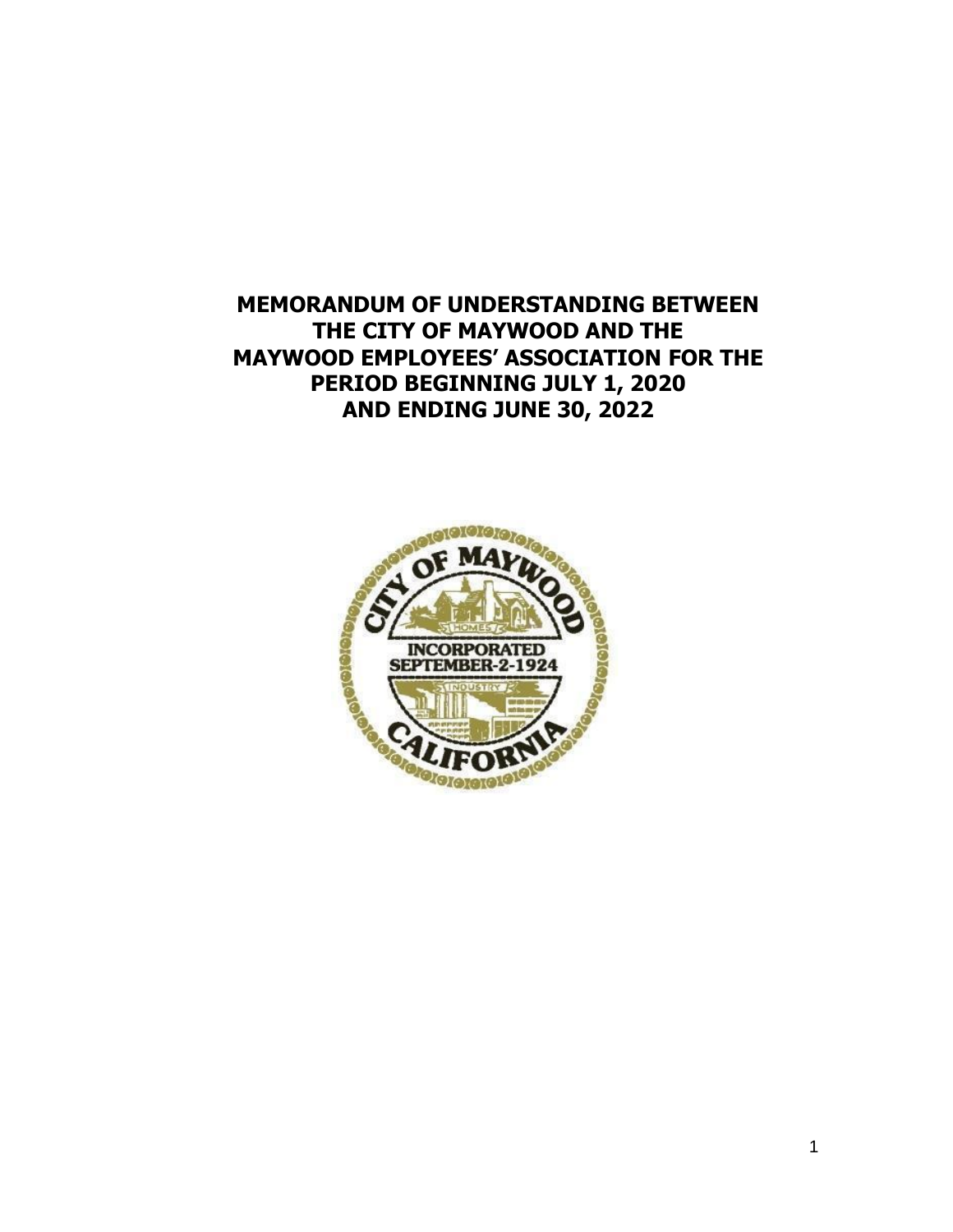#### **PREAMBLE**

Pursuant to the City of Maywood's Resolution 2618 Maywood Employees' Association (MEA) submitted a petition to be recognized by the City. On July 22, 2020, Maywood City Council recognized MEA as the exclusive representative of full-time, non-management, rank and file City employees.

Pursuant to the City of Maywood's Resolution 6130, MEA recognizes the City Manager or his/her designee as the negotiating representative for the City of Maywood and shall negotiate exclusively with the City Manager or his/her designee, except as otherwise specifically spelled out in the Agreement.

Pursuant to Chapter 10 (Section 3500 et seq.) of Division 4, Title 1 of the Government Code and the Employer-Employee Relations Resolution of the City of Maywood, the matters within the scope of representation that are set forth in this Memorandum of Understanding have been discussed by the representatives of the City of Maywood ("City") and representatives of the City of Maywood Employees' Association ("Association").

The matters within the scope of representation that are set forth in this Memorandum of Understanding have been discussed in good faith and agreed to by the City and the Association as constituting an equitable adjustment to present wages, hours and other terms and conditions of employment as evidenced by the signatures of the duly authorized representatives of the City and the Association.

The provisions of the City's Personnel Rules and/or Municipal Code shall be modified as follows for those employees subject to this Memorandum of Understanding.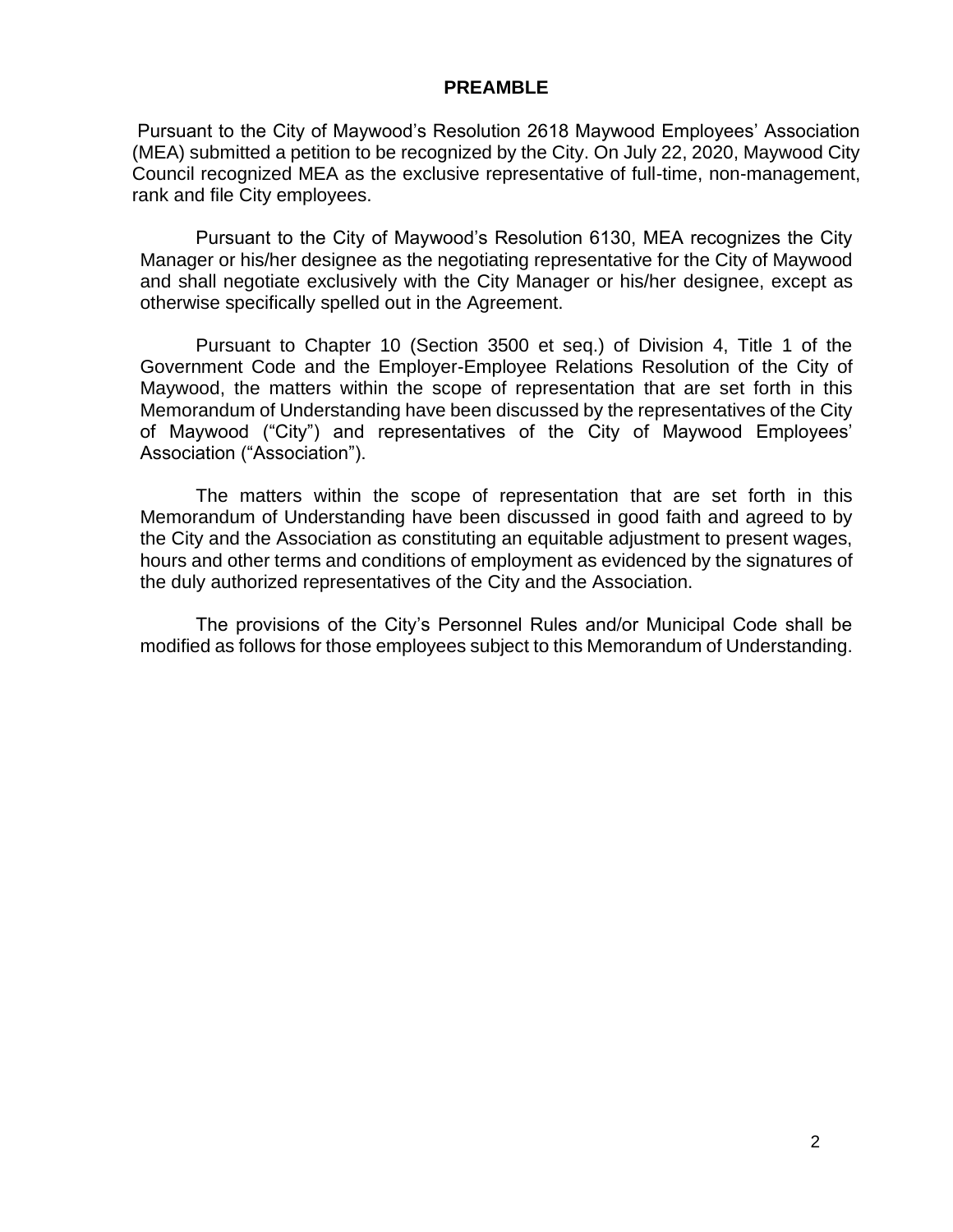## **ARTICLE I**

## **DEFINITION OF TERMS**

The following terms, whenever used in this Memorandum of Understanding, shall have the meaning set forth in this article.

SECTION 1 – BUSINESS DAY: Business day shall mean days that are neither weekends (Saturday or Sunday) or City recognized holidays. Workday shall mean the same as business day.

SECTION 2 - CLASSIFICATION: A position or positions assigned to the same job title.

SECTION 3 - DAY: Day shall mean calendar days except, where specified in this agreement.

SECTION 4 – EMPLOYEE: An individual compensated through the City payroll and appointed to one of the classifications represented by the Association as set forth in Attachment A.

SECTION 5 – LEAVE: An authorized absence from work.

SECTION 6 - POSITION: The duties and responsibilities assigned to an employee within a classification.

SECTION 7 – PAY RATE: The regular monthly or hourly rate of pay that is assigned to an employee.

SECTION 8 – SENIORITY: The total time employed as a full-time employee of the City and the time employed as a part-time or interim employee if such time was spent working the duties of a full-time position.

SECTION 9 – SERVICE: Employment with the City.

SECTION 10 – ADVANCE WRITTEN NOTICE: A request for leave submitted on a recognized leave form of the City and approved by the employee's Department Head.

SECTION 11 – PERSONNEL RULES/EMPLOYEES' MANUAL: References Policies and procedures, Federal and State Laws on Sexual Harassment, Non-Discrimination Act, and the Americans with Disabilities Act.

SECTION 12 – ANNIVERSARY DATE: The date of full-time employment, reinstatement, or promotion that is observed on an annual basis for salary increases.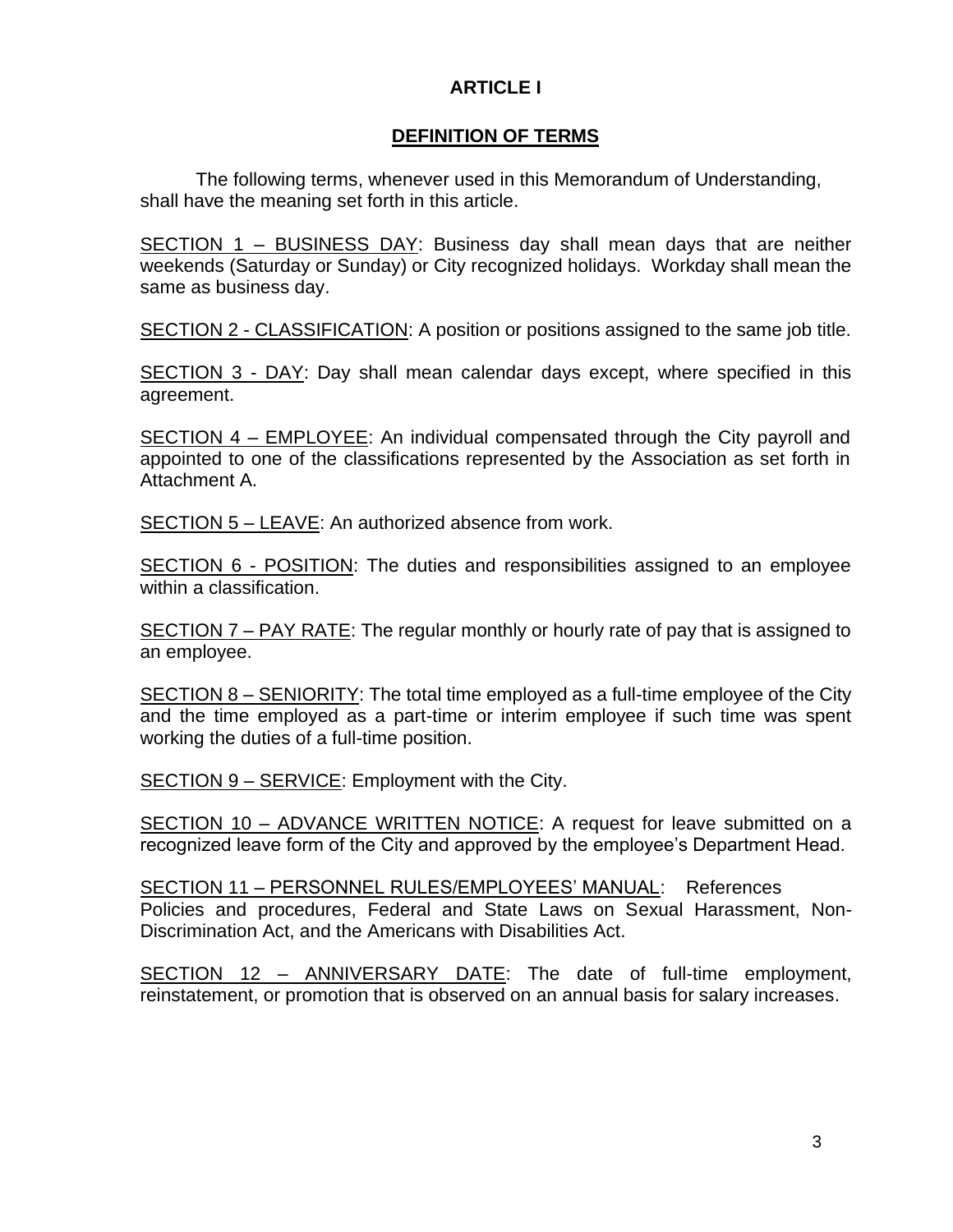# **ARTICLE II**

# **COMPENSATION**

SECTION 1 – PREPARATION OF COMPENSATION PLAN: The City Manager and/or designee. Shall be responsible for the maintenance of the City's compensation plan. The compensation schedule shall contain a list of the job classifications represented by the Association and their corresponding salary range attached hereto as Attachment A.

SECTION 2 – ESTABLISHMENT OF PAY RATES: Upon appointment, an individual shall be assigned to a step on the salary range established for the classification. An employee may advance to the next higher step within their salary range if said employee is performing at a satisfactory or above level. A promotion or new appointment will not result in a new anniversary date, will include a 6-month probationary period.

It shall be the duty of the department head to delegate the responsibility of every employee's rating to that level of supervision having immediate knowledge of the employee's work. An employee shall be rated by his immediate supervisor and that rating shall be reviewed by the department head.

As of July 1, 2021 all step increases are frozen; however, upon the informal close of the City's financial books in or around August 2021 the City and MEA agree to discuss the topic of unfreezing step increases.

On July 1, 2021 all employee's wages will be in line with the established salary range for their classification; if an employee's current wage is not on the salary range schedule, they will be placed in a step that will ensure no loss of wages.

SECTION 3 – WAGES: General salary increase is as follows:

A. Effective the pay period that begins June 21, 2020, salary ranges will be increased by 3% for cost of living receiving retroactive pay.

The City and MEA agree to discuss an additional wage increase for fiscal year beginning July 1, 2021 after the public release of the City's financial audit.

SECTION 4 – ADDITIONAL DUTIES PAY: Represented employees required and designated by the City Manager and/or a City Representative to perform specially assigned or extra duties outside the scope of their job description as deemed necessary during City business shall receive an additional compensation equal to five percent (5%) of their base salary. This compensation shall remain in effect only for the duration of the designated assignment.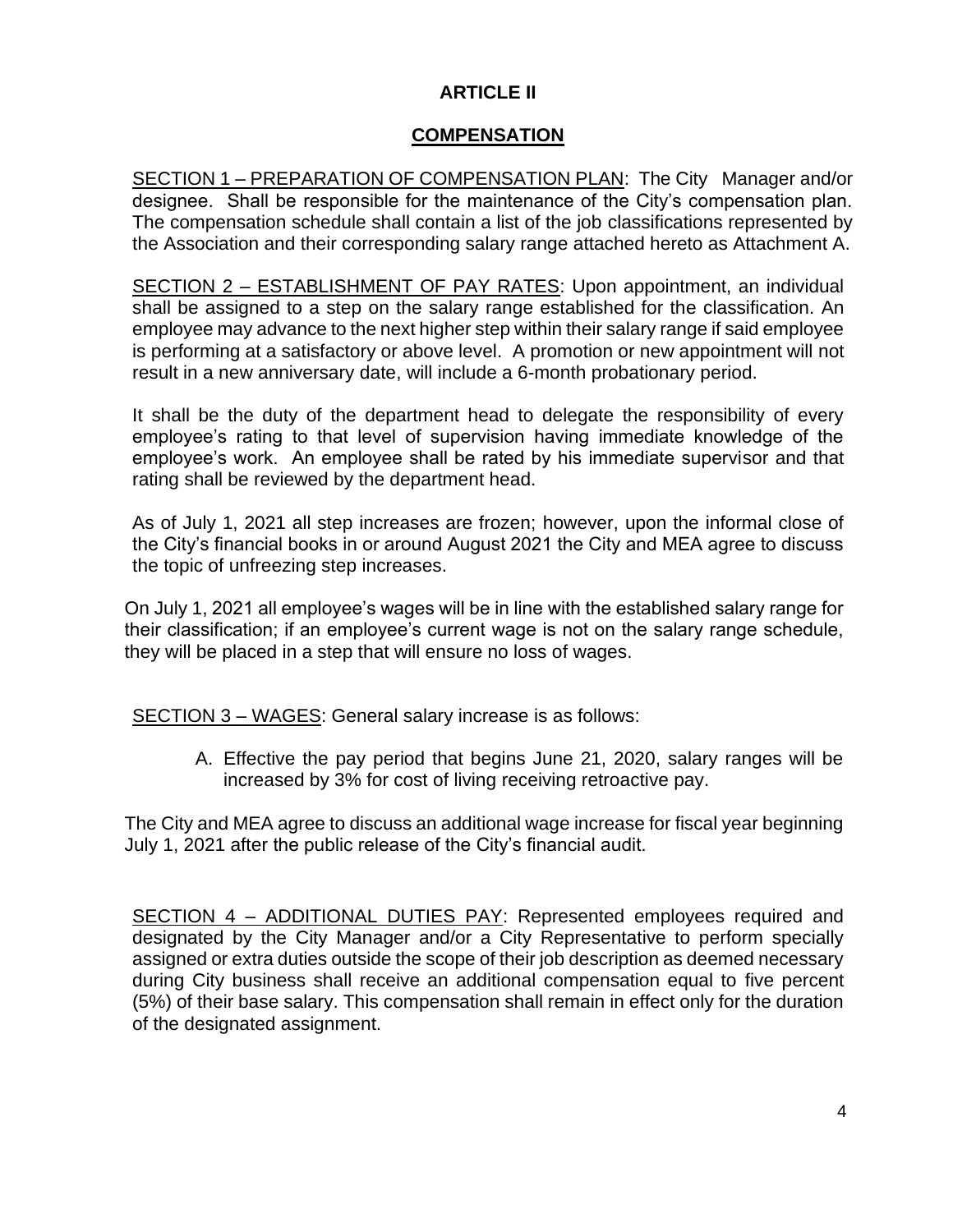SECTION 6 –COMPENSATORY TIME: The City shall provide non-exempt employees with compensation or compensatory time off in lieu of compensation, at the discretion of the employee, for overtime work subject to the provisions of the Fair Labor Standards Act (FLSA) up to the federally mandated cap of 240 hours. If the City suspends operations due to a State or federal holiday, employees who would otherwise have been scheduled to work on that day shall have the number of hours in their scheduled shift added to the number of "hours worked" for the purpose of calculating overtime. Calculation for overtime is time and one half for the scheduled work week and same for mandatory work on Saturdays, Sunday and Holidays referenced in Article III.

A. Meal Allowance: An employee recalled to work due to an emergency shall be reimbursed for the actual cost of a meal purchased by the employee up to a maximum of \$10.00. The employee must submit a receipt for the meal in order to be entitled to reimbursement.

SECTION 7 – DISTRIBUTION OF OVERTIME: The assignment of overtime work (1  $\frac{1}{2}$ ) shall be the responsibility of the division head and the department head. All overtime work shall receive prior authorization for the employee to receive compensation.

- A. Emergency Work/Storm Patrol: Emergency work related to callouts on offhours and storm patrol work will be assigned as follows:
	- 1. When emergency needs are assigned, personnel will be contacted to work in the following order:
		- (a) Personnel that is uniquely qualified for the needed response.
		- (b) Personnel that have a related qualification and has the shortest response time to the disaster or emergency.
- B. General Guidelines: At all times, whenever feasible, based on seniority, overtime will be assigned on an equal opportunity basis.

SECTION 8 – ALLOWANCE FOR MILEAGE: The City shall reimburse employees for use of their personal vehicles for official City business to match the amount allowed by the regulations of the Internal Revenue Service. This shall occur when a City vehicle is not available for employee's use.

SECTION 9 – CALL BACK: Employees who are called back to work after completion of their regular shift shall receive three (2) hours of compensation or compensatory time off in lieu of compensation, or time actually worked, whichever is greater.

SECTION 10 – NIGHT SHIFT DIFFERENTIAL: Night shift differential shall be paid at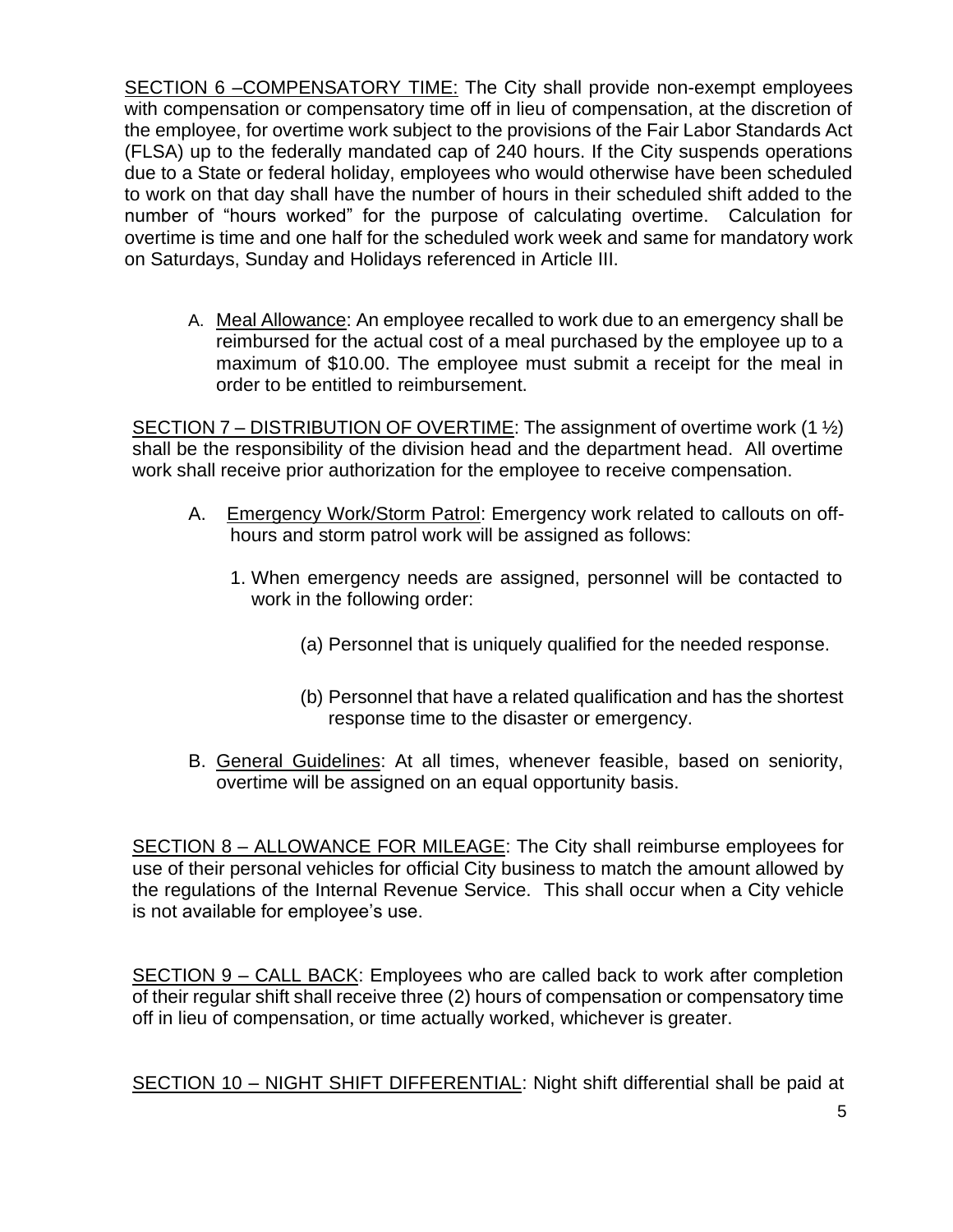five percent (5%) of their base salary to any regular full-time whose schedule requires the employee to work between the hours of 6:00 PM and 6:00 AM provided that either:

- A. The employee is regularly scheduled to work  $\frac{1}{2}$  (50%) or more of his/her shift between the hours of 6:00 PM and 6:00 AM.
- B. The employee is NOT regularly scheduled but on individual workdays of their work week they are required to work ½ (50%) or more of the scheduled workday shift between the hours of 6:00 PM and 6:00 AM.

SECTION 11 – CONFLICT WITH MOU: In the event of any conflict between any City Personnel Rules and Regulations, City Resolutions and/or policies and this MOU, the MOU, if ratified by the City Council, shall prevail.

#### **ARTICLE III LEAVE PROCEDURES**

# SECTION 1 – DESIGNATED CITY HOLIDAYS:

- A. Every employee shall be provided with the following holidays with pay each year and such other as may be designated by action of the City Council:
	- 1. New Year's Day, January 1st
	- 2. Martin Luther King Jr. Day, third Monday in January
	- 3. Presidents' Day, third Monday in February
	- 4. Memorial Day, last Monday in May
	- 5. Independence Day, July 4<sup>th</sup>
	- 6. Labor Day, first Monday in September
	- 7. Veterans' Day
	- 8. Thanksgiving Day
	- 9. Day After Thanksgiving
	- 10. Christmas Eve, December 24<sup>th</sup>
	- 11. Christmas Day, December 25<sup>th</sup>
	- 12. New Year's Eve, December 31<sup>st</sup>
	- 13. Floating Holiday (Cesar Chavez Day, March 31<sup>st</sup>)

With prior approval, employees may use the Floating Holiday on any other scheduled workday after the date it is accrued. The holiday must be used in the fiscal year granted. Department Head approval of floating holiday leave shall be obtained prior to its use with no less than 72 hours' notice.

If an employee is mandated to work on a Holiday, other than a Floating Holiday, in lieu of receiving holiday pay, the employee assigned to work shall receive premium pay at the rate of double-time for hours worked.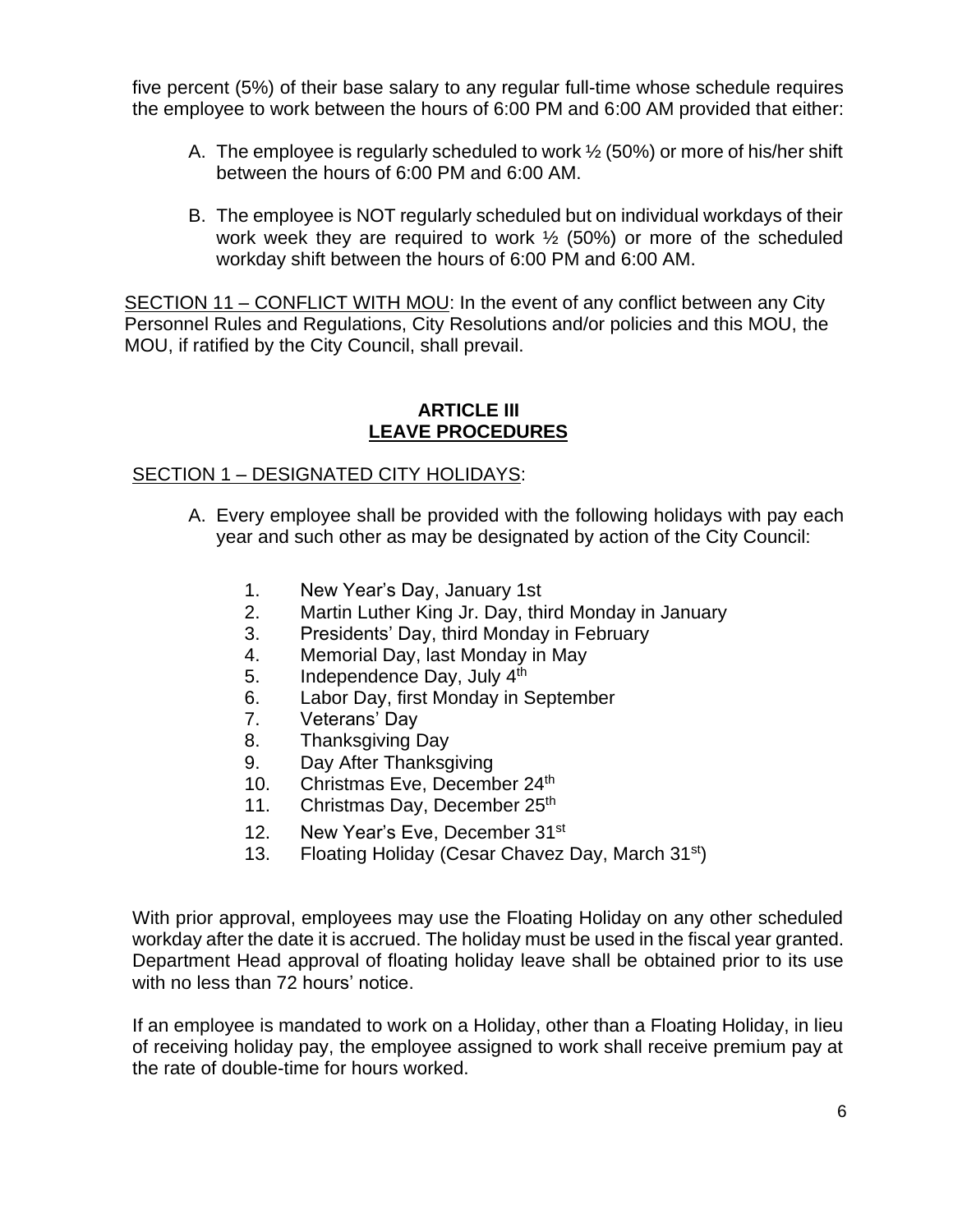When a designated holiday falls on a Sunday, the following Monday shall be treated as a designated holiday.

Employees may request an additional vacation day prior or after a scheduled holiday, if approved by the Department Head. Requests must be submitted at least two weeks prior to the requested vacation.

SECTION 2 - COMPENSATORY LEAVE: The City shall provide employees with compensatory leave subject to the following conditions:

- A. Compensatory time off is an alternative method of overtime payment to non-exempt employees. In lieu of paying a non-exempt employee for overtime worked, employees may be granted compensatory time off at the overtime rate of one and one half  $(1 \frac{1}{2})$  for each hour of overtime worked. Employees shall have the option of receiving overtime pay for any overtime worked.
- B. Upon advance written notice, the department head or supervisor shall permit an employee to use compensatory leave at the employee's discretion. An employee may use compensatory leave along with any other authorized paid leave to complete hours requested.
- C. Compensatory Leave may be accrued up to a maximum of 40 hours of unused compensatory leave. Upon reaching 40 hours, employees may not earn additional compensatory leave accrual until their balance of unused compensatory leave is reduced below 40 hours as an alternative for employees who have accrued the maximum compensatory leave hours and are being mandated to work overtime will receive overtime pay for such services.
- D. When an employee separates from City service for any reason, the employee shall be compensated for any accrued compensatory leave. The value of accrued compensatory leave shall be calculated using the employee's pay rate on the date of the employee's separation from City service. The employee shall be compensated for one hundred percent (100%) of any accrued compensatory leave.

SECTION 3 – MILITARY LEAVE: Military leave with pay shall be granted in accordance with applicable state and federal law.

SECTION 4 - TIME OFF FOR VOTING: The City shall provide employees with time off for voting subject to the following conditions:

A. An employee scheduled to work will be allotted to take off no more than two (2) hours from their work schedule to vote at a statewide election, without loss of pay, with the approval of the department head or supervisor. Time off for voting shall be at the beginning or end of the workday, whichever time allows the employee the most time for voting and the least time off from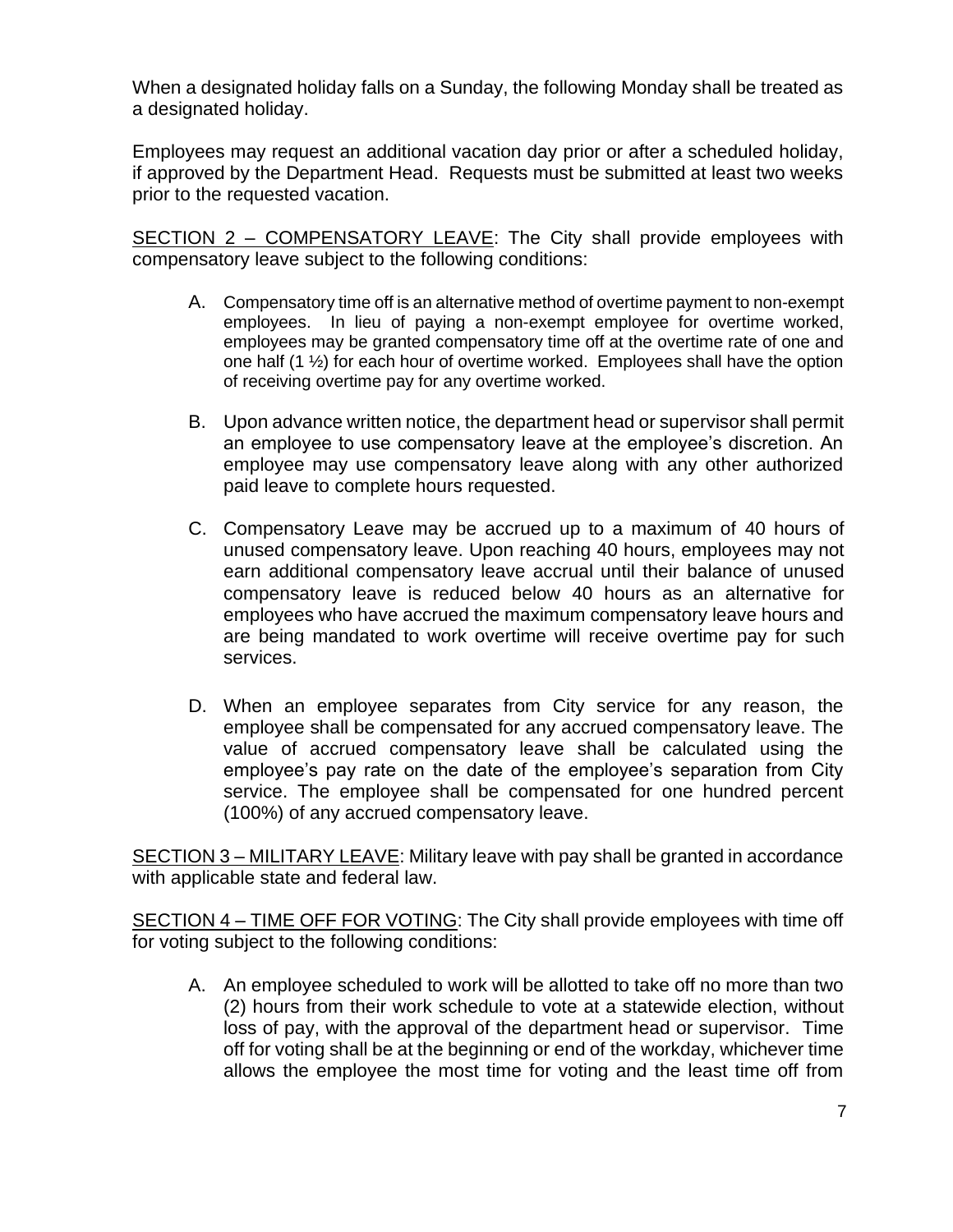work.

B. If the employee knows or has reason to believe that time off for voting will be necessary on election day, the employee shall notify the department head or supervisor of that fact at least two (2) workdays in advance.

SECTION 5 – BEREAVEMENT LEAVE: The department head or supervisor shall grant an employee bereavement leave for a period not exceeding three (3) workdays for deaths within the employee's immediate family. Immediate family is defined as any relative by blood or marriage who is a member of the employee's household, and the employee's spouse, registered domestic partner; parents or stepparents; spouse's parents or stepparents; brothers, stepbrothers or half- brothers; sisters, stepsisters or half-sisters; employee's grandparents; spouse's grandparents; grandchildren; aunts and uncles, in-laws, regardless of the residence of the deceased. (Reference State Family Code 297)

SECTION 6: PREGNANCY/PARENTAL DISABILITY LEAVE: If pregnancy disability leave is required, the employee shall provide a certificate in writing from licensed physician which shall advise the City that: the employee is disabled from working by pregnancy, childbirth or a related medical condition; the date on which the employee became disabled by pregnancy, childbirth or a related medical condition; and the estimate duration or end date of the leave.

SECTION 7: TEMPORARY DISABILITY LEAVE: Upon submission of an appropriate certificate from a licensed physician, an employee may be granted temporary disability leave. The employee utilizing temporary disability leave may utilize all sick leave accredited to him/her and upon the expiration of sick leave, may utilize any accredited annual vacation leave. When both sick leave and annual vacation leave credit are exhausted, the remainder of the absence required will be based on leave without pay. If leave without pay is utilized, no accruals of leave will be credited to the employee.

SECTION 8 – TIME OFF FOR JURY DUTY: An employee shall be allowed such time off without loss of compensation as is required in connection with mandatory jury duty. If payment is made for such time off, the employee is required to remit to the City jury fees received. If an employee is required to serve on jury duty with compensation at the employee's existing pay rate. Employees released early from jury duty shall report to their supervisor for assignment for the duration of the shift.

## SECTION 9 – FAILURE TO RETURN FROM LEAVE/ABANDONMENT OF POSITION:

An employee who fails to contact his/her department head or supervisor and fails to return to work within 24 hours after the conclusion of a leave provided for under this Article or a vacation leave without an authorized extension of such leave shall be cause for discipline up to and including termination.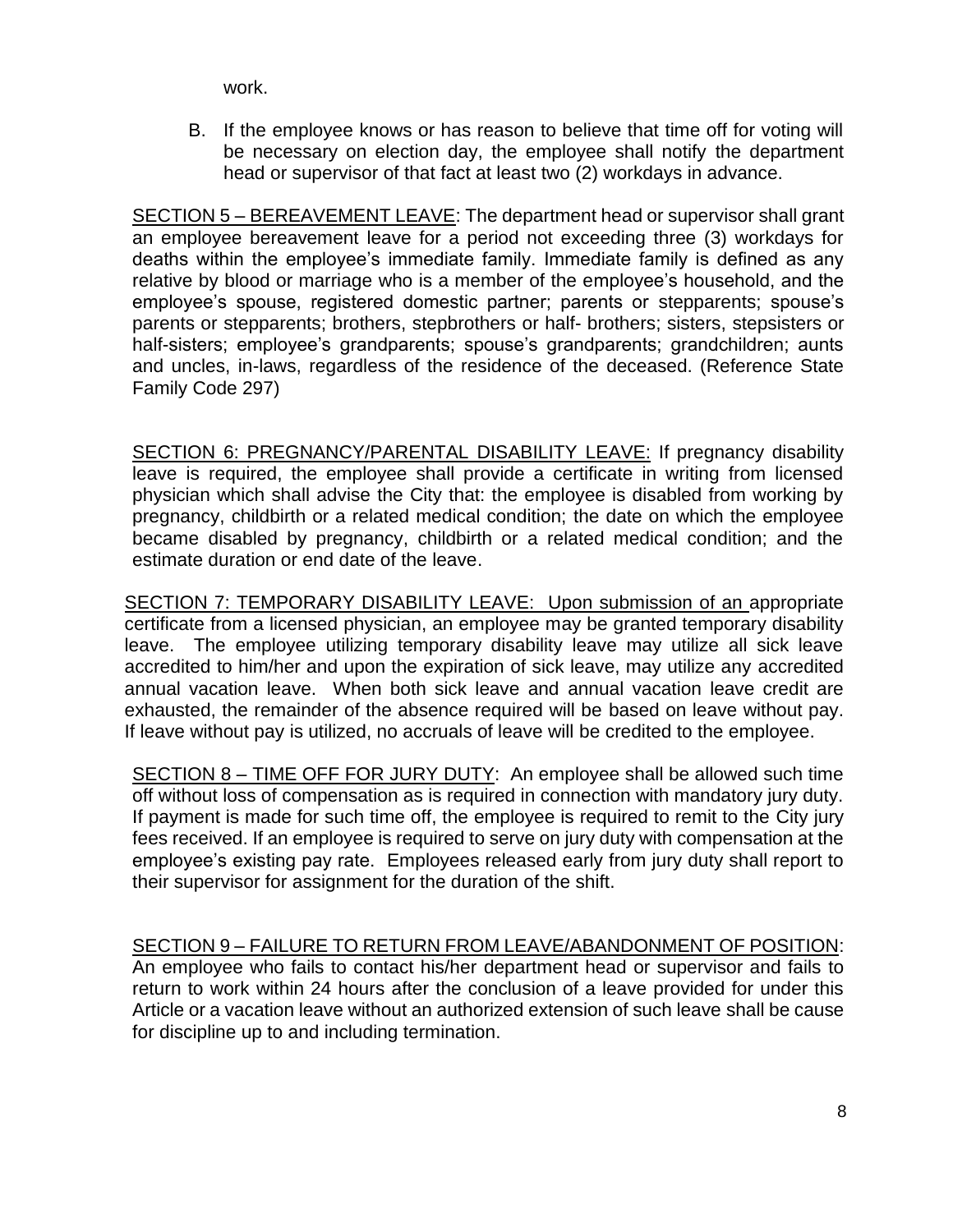## **ARTICLE IV INSURANCE AND RETIREMENT BENEFITS**

SECTION 1 - HEALTH BENEFITS: The City, on a conditional basis, shall contribute toward the coverage of employees and their dependents in the medical insurance program available through the Public Employees' Retirement System as provided for under the Public Employee's Medical and Hospital Care Act as follows:

Effective January 1, 2022 the City shall contribute an amount up to 100% of the coverage amount for the Kaiser Permanente plan that corresponds to the employee's coverage (includes dependents). For an employee with Blue Shield insurance, the employee shall pay for the monthly premium that may exceed that of the Kaiser Permanente family plan.

If an employee does not enroll in any medical insurance plan offered by the City, the employee shall receive a deferred compensation payment of \$100 per month. To be eligible for the \$100 deferred compensation payment the employee must submit to the City written proof of duplicate medical insurance coverage.

SECTION 3 - VISION AND DENTAL INSURANCE: The City shall pay the monthly premiums for employees and their eligible dependents. The City and the Association agree to develop a labor-management committee to evaluate efficiency of current vision, dental and other City paid benefits. Committee will determine if any recommendations for future changes are to be communicated to the City Manager.

#### SECTION 4 – PUBLIC EMPLOYEES' RETIREMENT SYSTEM (PERS): The

City shall provide eligible "classic members" as defined under the Public Employees' Pension Reform Act of 2013 (PEPRA) with 2% at 55 formula, with the highest year and social security offset. "New members" as defined by PEPRA will be under the 2% at 62 formula. The City will not pay a portion of an employee's contribution to the applicable Public Employees' Retirement System plan.

#### SECTION 5 – EMPLOYEE REQUIRED PERS CONTRIBUTION:

- A. The employee shall be responsible for paying the entire employee's contribution rate of 8% of "compensation earnable" as defined in Gov. Code section 20636.
- B. Pursuant to Gov. Code section 7522.30 members, who are defined as "new members" under PEPRA, Gov Code section 7522.04(f), shall be responsible for paying the employee contribution of 50% of the total normal cost of the plan, as defined by CalPERS.

## SECTION 6 – RETIREE HEALTH BENEFITS:

A. The City will contribute \$1.00 per month towards PERS Medical and Hospital Care plan premium costs of annuitants. This amount will be upwardly adjusted by five percent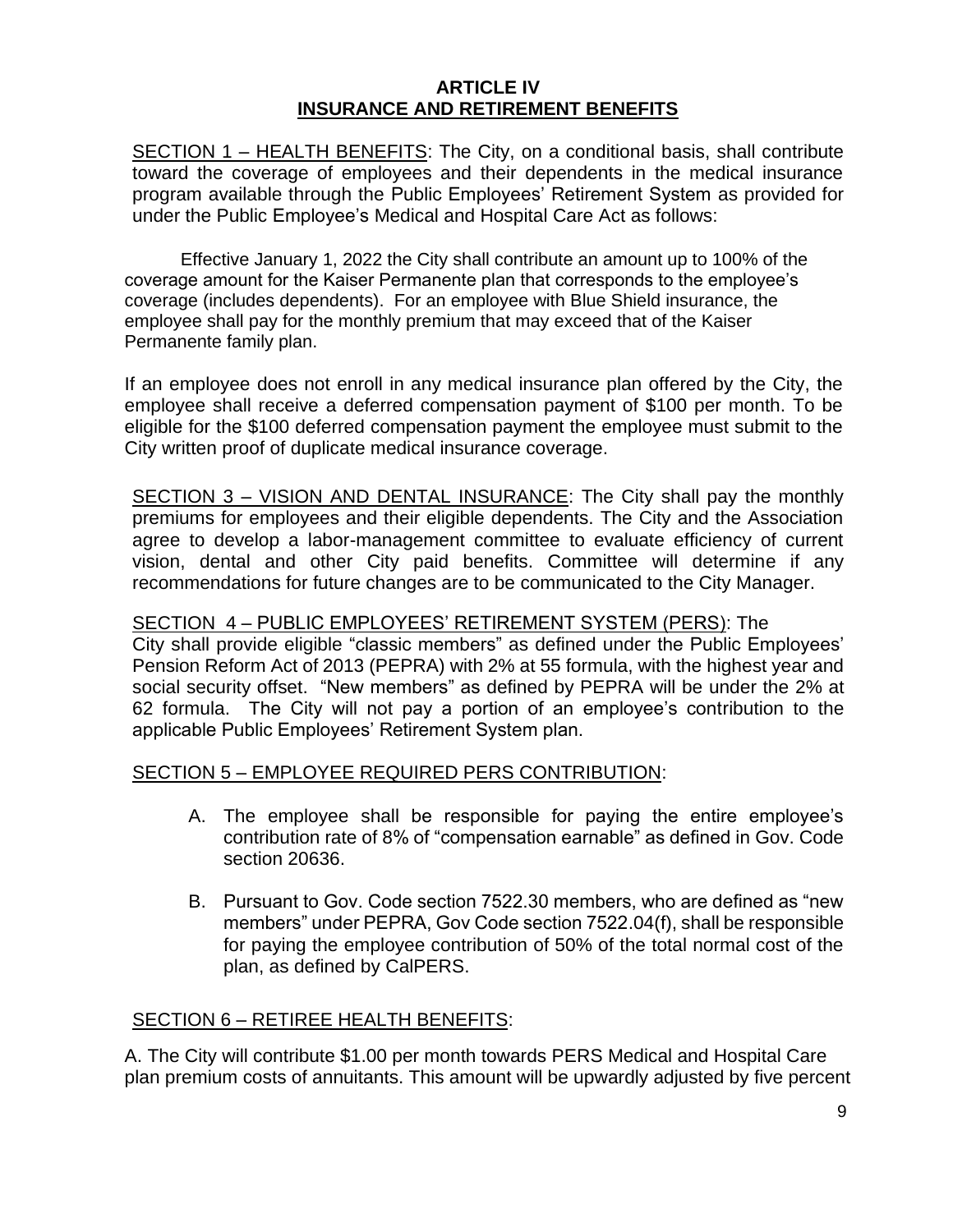(5%) of the amount of the City's 12 direct contribution for active employees on an annual basis, or such other amount required by statute, until the contributions are equal.

C. Employees fifty (50) years of age and older, who retire under PERS, shall be eligible to continue in the City's group dental and vision care plans until age sixty-five (65) contingent upon the health provider's acceptance of the individual. The full cost of any insurance selected by the retiree shall be borne by the retiree. As long as the retiree is enrolled in an insurance plan his/her eligible dependents may also enroll in the insurance plans as provided above. The retiree and/or dependent shall pay the cost of dependent insurance benefits. During the term of this agreement and while the City participates in the PERS medical and hospital care program, the City will contribute an amount toward the PERS medical premium for eligible annuitants that is equal to the amount required under the Public Employees Medical and Hospital Care Act and the City's resolution electing coverage under that act.

# **ARTICLE V ASSOCIATION RIGHTS**

SECTION 1 – USE OF CITY FACILITIES: Access to City work locations and the use of City paid time and facilities by the Association and those representing it shall be authorized only to the extent provided in the City's administrative procedures and shall be limited to activities pertaining directly to the employer employee relationship and not such internal employee organization business as the solicitation of membership, campaigning for office, association meetings and elections. Association activities shall not interfere with the efficiency, safety and security of City operations.

SECTION 2 - BULLETIN BOARDS: The Association may use bulletin boards designated by the City to post materials related to Association business. Any materials posted must be dated and initial by the Associations representative responsible for the posting, and a copy of all materials posted must be distributed to the City Manager at the time of posting. MEA agrees that nothing libelous, obscene, defamatory, or of a partisan political nature shall be posted.

SECTION 3 - DISTRIBUTION OF LITERATURE: MEA representatives may, during nonwork hours, distribute literature in non-work areas in accordance with the access provisions of this Agreement. MEA agrees that any literature distributed will not be libelous, obscene, defamatory, or of a partisan political nature.

SECTION 4 - ACCESS TO EMPLOYEES ASSOCIATION: Any employee hired by the City subject to this Memorandum of Understanding on or after the date of implementation of this Article shall be provided with an authorization form by the Association's representative. The Human Resources Division shall notify the Association of any new employee subject to this Memorandum of Understanding. It is up to the Association to ensure the new employee is contacted to further explain the Association and its role in servicing members of this Unit. If an employee chooses to join the Association, they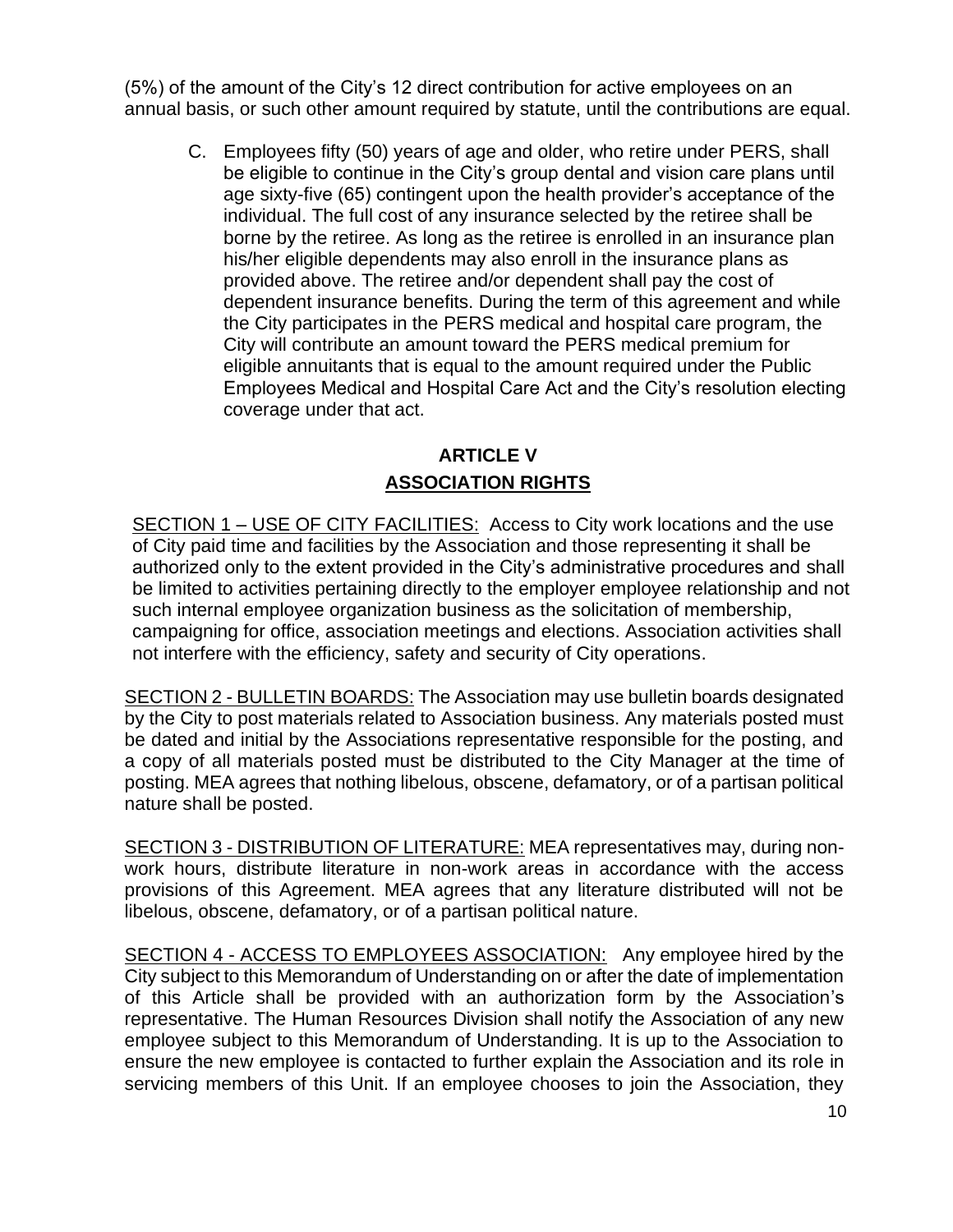must return said form to the Association or departmental payroll office. The effective date of Association dues, service fee deductions or charitable contributions for such employees shall be the beginning of the first pay period of employment or the pay period this Article becomes effective for current employees, whichever is later. Association members are still covered by this collective bargaining unit. Those procedures shall be in accordance with the 15 decision of the United States Supreme Court in Mark Janus, v. American Federation of State, County, and Municipal Employees, Council 31, et al. (2018) No. 16-1466. C. The City shall abide by the terms and conditions outlined in AB 119.

SECTION 5 - REPRESENTATIVES' RIGHTS: The City and the Association recognize the right of employees to form, join and participate in lawful activities of employee organizations, and the equal alternative right of employees to refuse to form, join and participate in employee organizations. Neither party shall exert pressure upon nor discriminate against an employee in the exercise of these alternative rights.

A. Employees in positions contained within the Association's bargaining unit shall not be able to represent themselves for the purposes of negotiating revisions to the terms of this agreement.

B. No employee will be interfered with, intimidated, coerced, restrained, or discriminated against by any employee organization and/or The City because of the exercise of his/her employment rights.

C. Employees may discuss matters regarding items contained in this Memorandum of Understanding or conditions of employment with the officers of the Association for clarification or assistance during off-duty hours or during lunch hours and breaks or upon authorization according to administrative orders.

D. Management employees may not represent any employee organization that represents other employees of the City on matters within the scope of representation.

SECTION 6 - USE OF CITY EQUIPMENT: The City agrees the Association may use the City's copying machines, faxes and e-mail. E-mail usage shall be for Association correspondence only; members shall sign and follow the guidelines set forth in the Email, and Internet policy.

## **ARTICLE VI CITY RIGHTS**

## SECTION 1 – EXCLUSIVE RIGHTS AND AUTHORITY:

A. In order to ensure that the City is able to carry out its functions and responsibilities imposed by law, the City has and will retain the exclusive right to manage and direct the performance of City services and the work force performing such services. Therefore, the following matters shall not be subject to the meet and confer process but shall be within the exclusive authority of the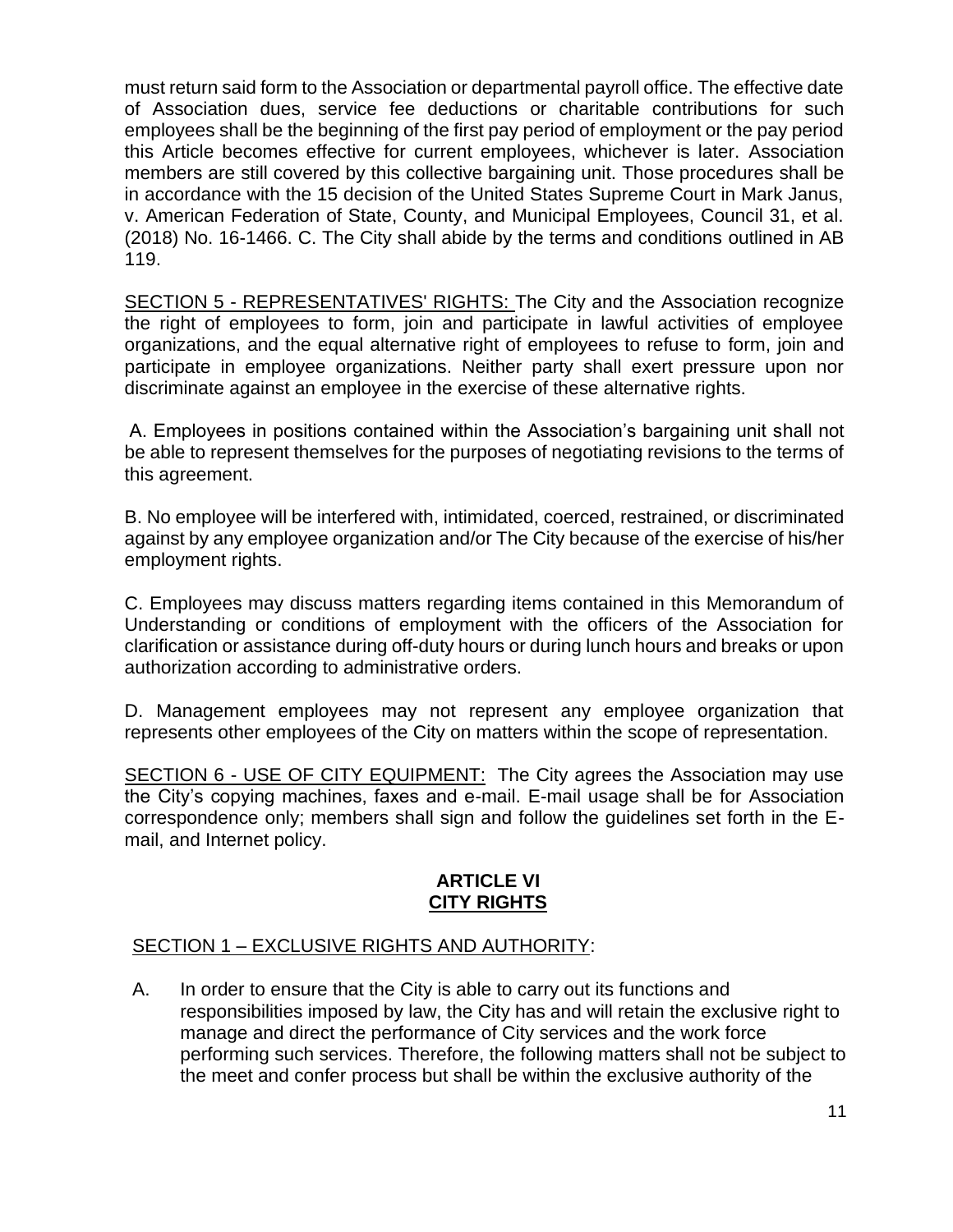City. The consideration of the merits, necessity, or organization of any service activity conducted by the City shall include but not be limited to the City's right to:

- 1. Determine issues of public policy;
- 2. Determine and change the facilities, methods, means, and personnel by which the City operations are to be conducted;
- 3. Expand or diminish services;
- 4. Determine and change the number of locations, relocations, and types of operations and the processes and materials to be employed in carrying out all City functions, including but not limited to the right to subcontract any work or operation;
- 5. Determine the size and composition of the work force to assign work to employees in accordance with requirements as determined by the City, and to establish and change work assignments;
- 6. Determine job classifications;
- 7. Appoint, transfer, promote, demote and lay off employees for lack of work or other appropriate reasons;
- 8. Initiate disciplinary action for legitimate reasons;
- 9. Determine policies, procedures and standards for selection, training and promotion of employees;
- 10. Establish employee performance standards, including but not limited to quality and quantity standards;
- 11. Maintain the efficiency of governmental operations;
- 12. Exercise complete control and discretion over the organization and the technology of performing its work and services;
- 13. Establish reasonable work and safety rules and regulations in order to maintain the efficiency and economy desirable in the performance of City services;
- 14. Determine any and all necessary actions to carry out its missions in Emergencies;
- 15. Contract or subcontract for any work or operation without the obligation to meet and confer regarding the decision or process to be used. (However,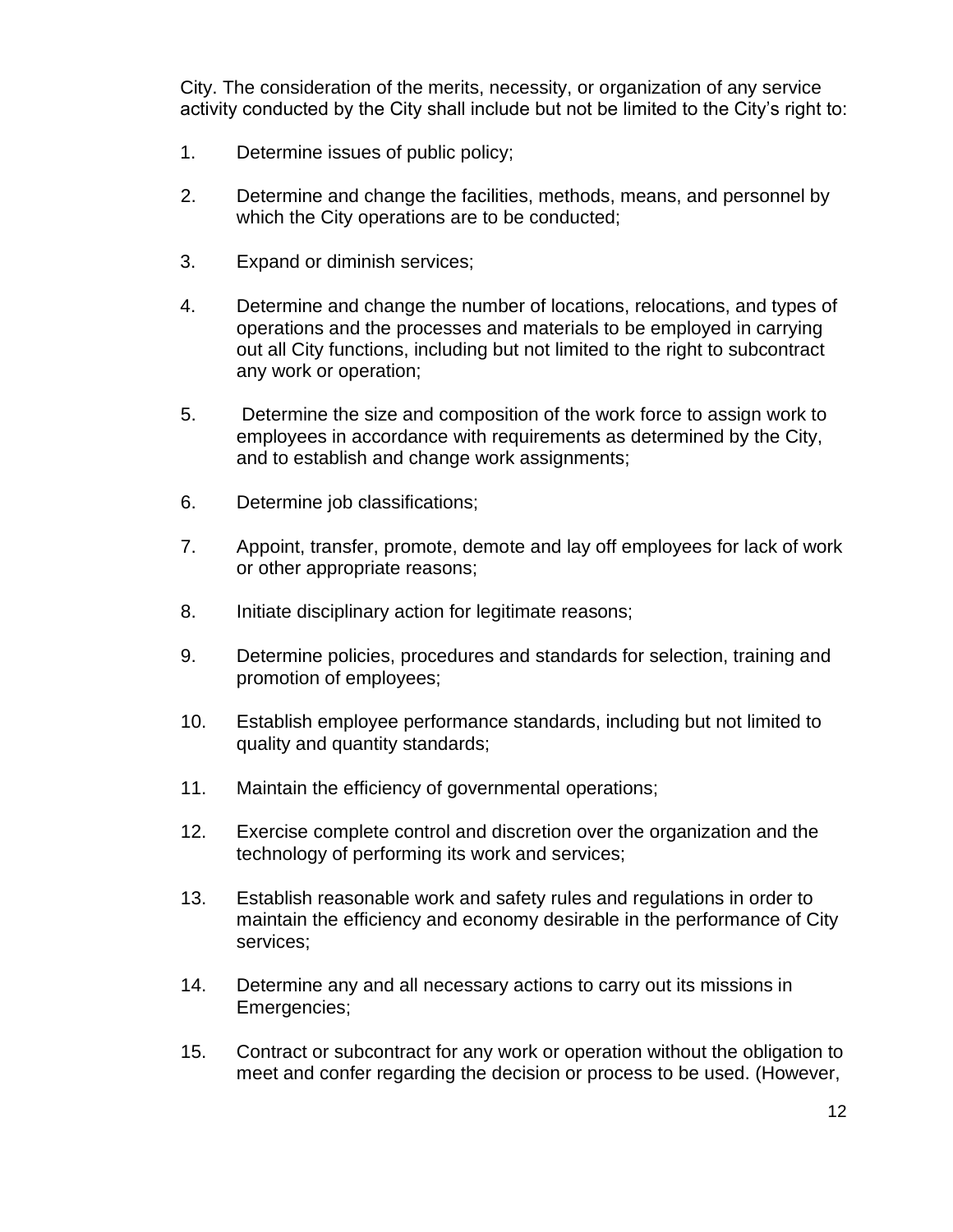in the event the decision to contract out bargaining unit work results in the layoff of members of the bargaining unit, the City agrees to meet and confer with the Association beginning at least 20 working days prior to the effective date of layoff regarding impacts that are not already addressed by City rules or procedures.)

B. The exclusive decision-making authority of the City Council and City Manager on matters involving City rights and authority shall not be in any way, directly or indirectly, subject to the grievance procedure. The employee may grieve the impact of the exercise of exclusive City rights and authority that directly relate to matters within the scope of representation.

#### **ARTICLE VII ASSOCIATION SECURITY**

## SECTION 1 – RECOGNITION:

- A. Pursuant to the provisions of the Employer-Employee Relations Resolution and state law, the City recognizes the Maywood Employees' Association as the exclusive representative for all employees in the classifications listed in Attachment A of this Memorandum of Understanding.
- B. The Association recognizes the City Manager as the exclusive representative for the City for purposes of entering into this Memorandum of Understanding.

#### **ARTICLE VIII OTHER MATTERS WITHIN THE SCOPE OF REPRESENTATION**

SECTION 1 – MEET AND CONFER IN GOOD FAITH - SCOPE: The City shall not be required to meet and confer in good faith on any subject preempted by federal or state law. The City shall meet and confer in good faith with the Association on all matters related to salaries, fringe benefits and other terms and conditions of employment. The City agrees to provide the Association or its designee, at no cost, each draft City budget as it is presented for review, the adopted City budget, and the annual audit, to assist the Association in its representational duties pursuant to the Meyers-Milias-Brown Act. All other documents shall be made available pursuant to the provisions of the Public Records Act.

SECTION 2 – UNIFORMS: The City shall provide uniforms for all employees required to wear a uniform immediately after the employee completes their first month, and as required throughout the employee's service with the City.

SECTION 3 – USE OF CITY SUPPLIES: The City agrees the Association may use the City's copying machines, faxes and email. Email usage shall be for Association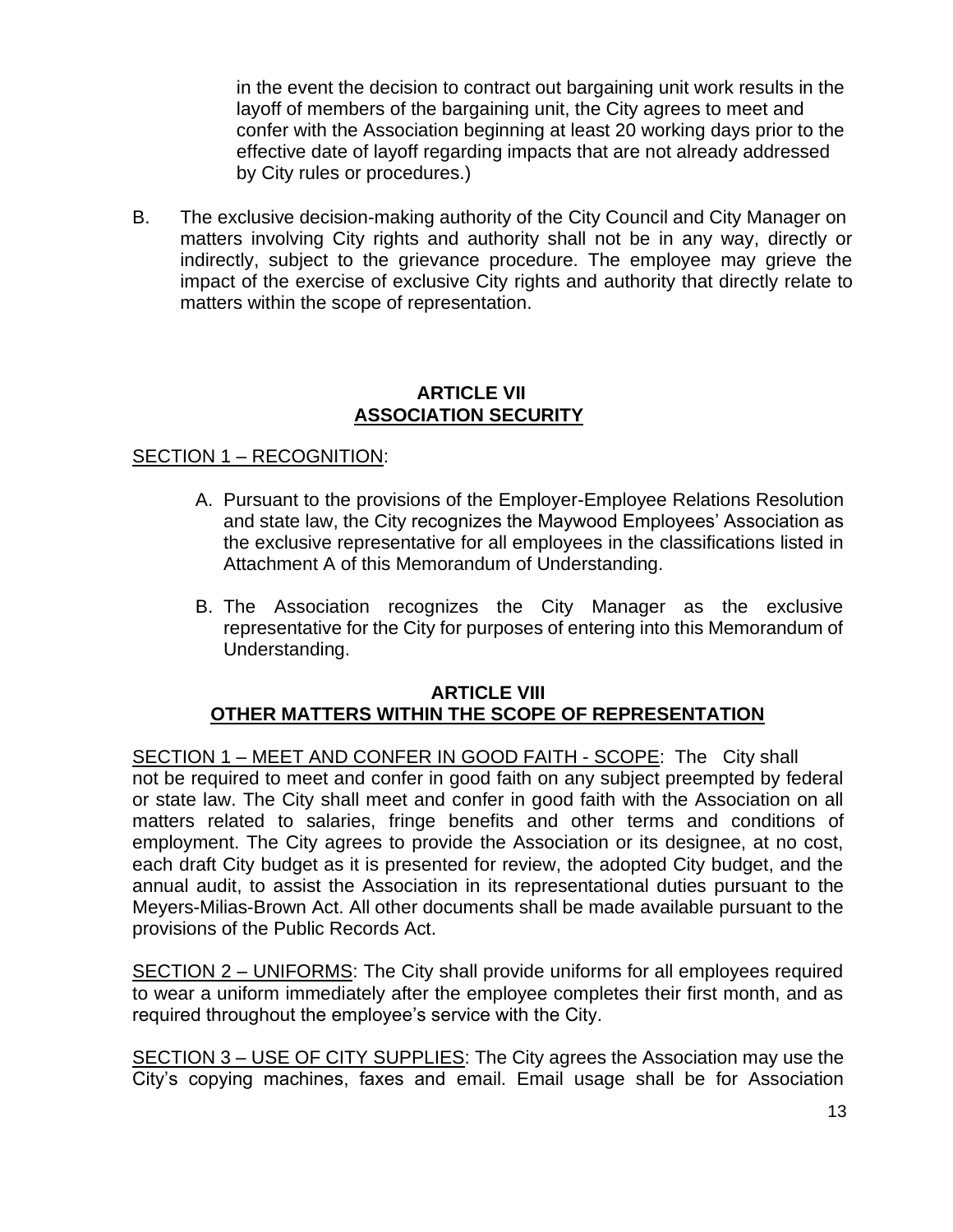correspondence only; members shall sign and follow the guidelines set forth in the Email, and Internet policy.

SECTION 4 – USE OF CITY RESOURCES: Access to City work locations and the use of City paid time and facilities by the Association and those representing it shall be authorized only to the extent provided in the City's administrative policy and shall be limited to activities pertaining directly to the employer- employee relationship and not such internal employee organization business as the solicitation of membership, campaigning for office, organization meetings and elections. Association activities shall not interfere with the efficiency, safety and security of City operations.

## **ARTICLE IX MODIFICATION AND DURATION**

SECTION 1 – MODIFICATION AND WAIVER: The City and the Association agree that this Memorandum of Understanding contains all of the covenants, stipulations, and agreements of the parties. The City and the Association understand that provisions contained in the Municipal Code, or personnel rules that directly relate to matters within the scope of representation are a part of this Memorandum of Understanding. Except as otherwise provided, the City and the Association agree, understand and reserve the right, upon mutual agreement, to meet and confer in good faith with respect to any subject or matter covered in this Memorandum of Understanding.

SECTION 2 – SEVERABILITY: Notwithstanding any other provisions of this Memorandum of Understanding, in the event that any article, section, or subsection of this Memorandum of Understanding shall be declared invalid by any court or by any state or federal law or regulation, or should a decision by any court or any state or federal law or regulation diminish the benefits provided by this Memorandum of Understanding, or impose additional obligations on the City, the City and the Association shall meet and confer on the affected article, section, or subsection. In such an event, all other articles, sections or subsections of this Memorandum of Understanding not affected shall continue in full force and effect.

## SECTION 3 – DURATION:

- A. This Memorandum of Understanding shall be binding on the City and the Association when ratified by MEA and adopted by Maywood City Council.
- B. Except as otherwise provided herein, this Memorandum of Understanding shall be in full force and in effect from July 1, 2020 and shall remain in full force and in effect until and including the 30<sup>th</sup> day of June 2022.
- C. The Association and the city shall begin negotiations for a successor Memorandum of Understanding by March 31, 2022.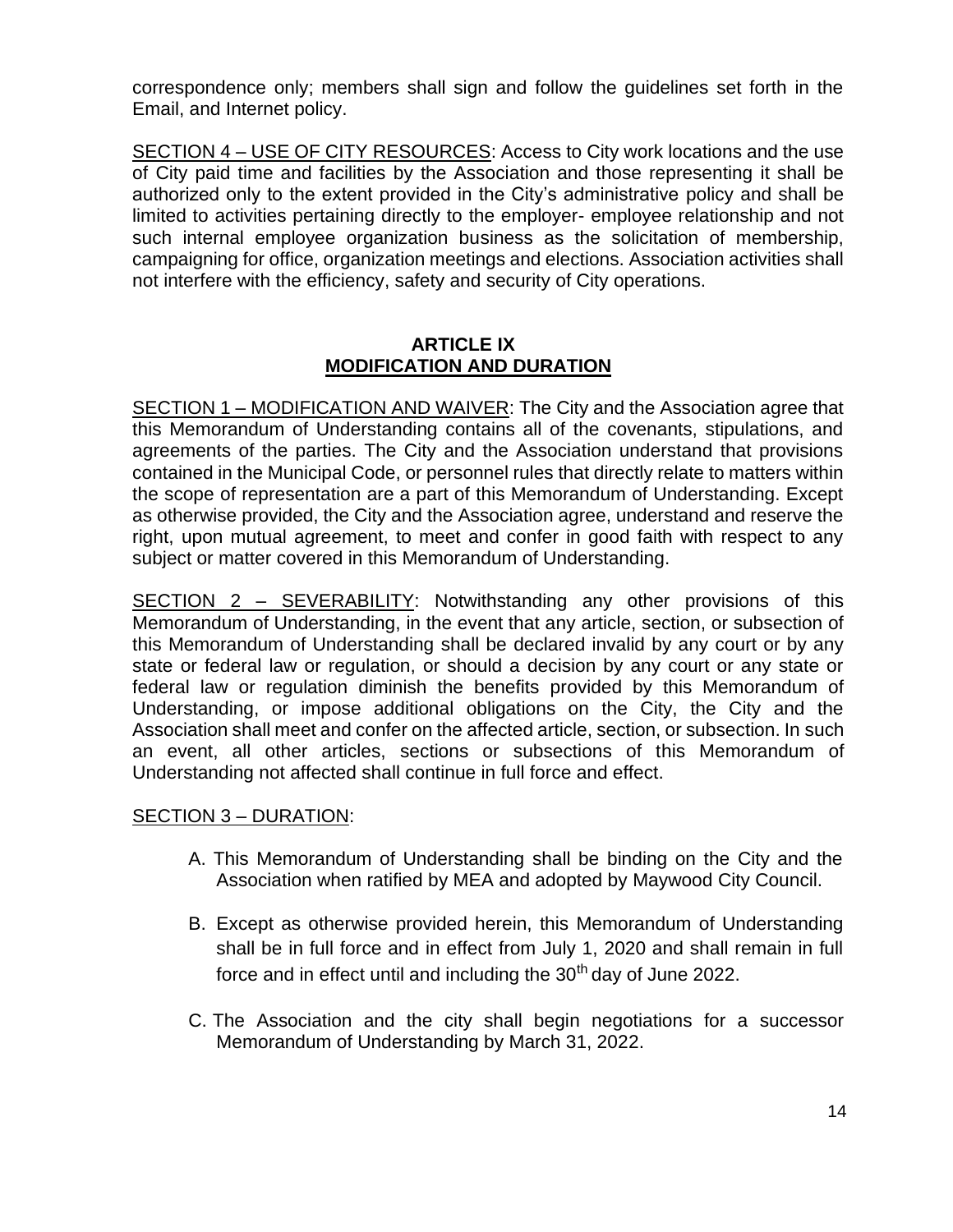SECTION 4 - EMPLOYEE RIGHTS: The City and the Association recognize the right of employees to form, join and participate in lawful activities of employee organizations, and the equal alternative right of employees to refuse to form, join and participate in employee organizations. Neither party shall exert pressure upon nor discriminate against an employee in the exercise of these alternative rights.

- A. Employees in positions contained within the Association shall not be able to represent themselves for the purposes of negotiating revisions to the terms of this agreement.
- B. No employee will be interfered with, intimidated, coerced, restrained or discriminated against by any employee organization because of the exercise of his/her employment rights.
- C. Employees may discuss matters regarding items contained in this Memorandum of Understanding or conditions of employment with the officers of the Association for clarification or assistance during off-duty hours or during lunch hours and breaks or upon authorization according to administrative orders.
- D. Management may not represent any employee organization that represents other employees of the City on matters within the scope of representation.

## **ARTICLE X EMPLOYEE BENEFITS**

SECTION 1 –WORKWEEK: The work week for all classified employees shall be 8am – 5pm; Monday thru Friday.

SECTION 2 – VACATION TERMS: Employees will be subject to the following vacation provisions:

- A. Employees may accrue up to a maximum of 240 hours of unused vacation leave. Upon reaching 240 hours, employees shall earn no additional vacation accrual until their balance of accrued but unused vacation leave is reduced below 240 hours. Upon a written administrative determination of the City Manager that work demands prevent an employee from using vacation time on a timely basis, the City Manager may permit an employee to exceed the maximum accrual cap by a specified amount and for a specified time, not to exceed 40 hours of vacation time and six (6) months. The City Manager may also require a plan designed to bring the employee back into compliance with vacation accrual limitations. It is the responsibility of each employee to arrange for timely use or, to the extent available, cash conversion of vacation time well in advance of reaching the maximum accrual limit.
- B. All employees who have accrued in excess of 240 hours will be paid for the excess vacation on a dollar for-dollar basis on June 30, or the last workday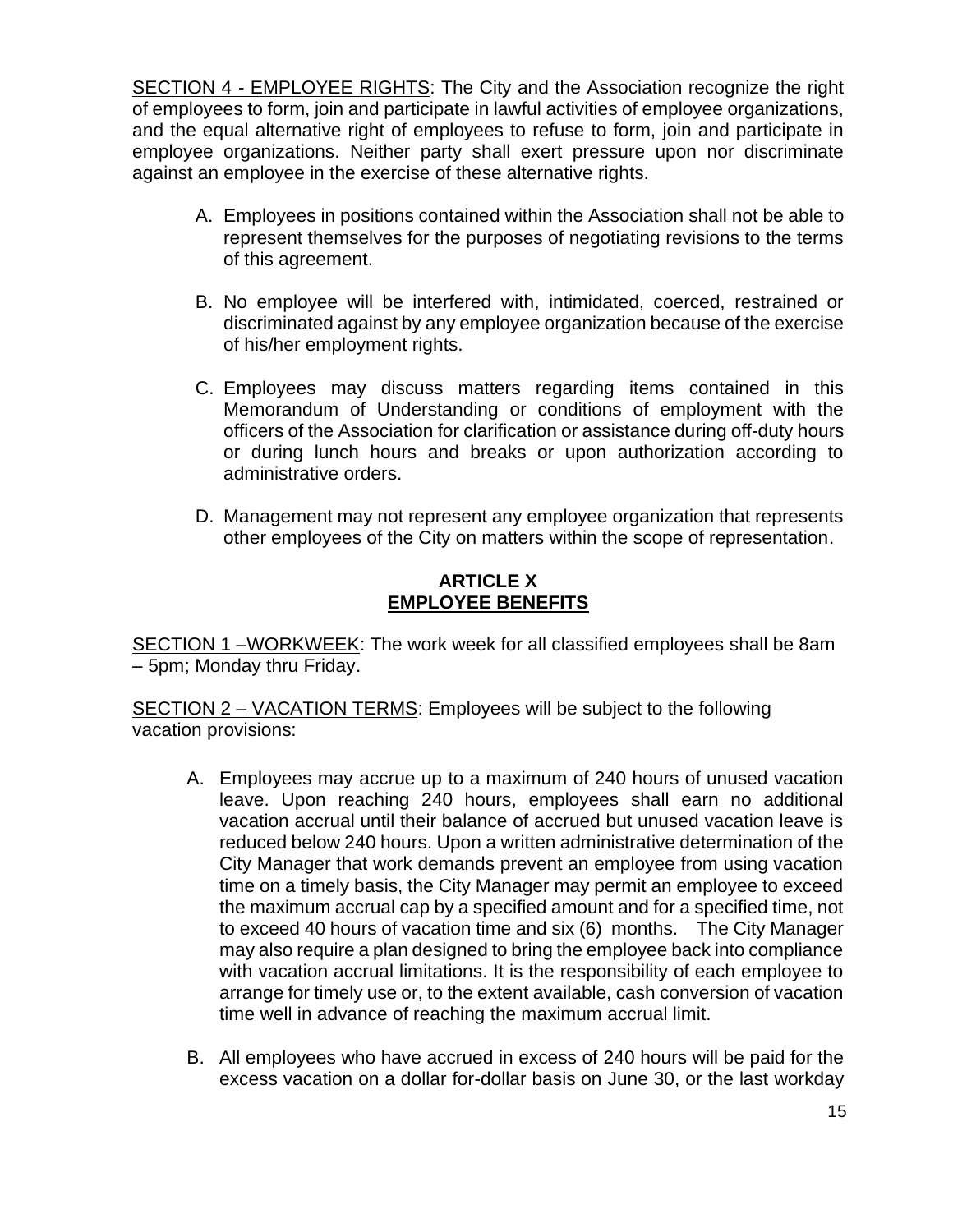in which City Hall is open prior to June 30. Cash out request forms are due to the Finance Department no later than two weeks prior to when checks will be issued to eligible City employees. Not to exceed a maximum of 80 hours to pay out.

- C. If vacation time is not taken due to administration determination, the employee shall be entitled to the stated cash-out provisions, as determined by the City Manager in his or her sole discretion.
- D. Unit (MEA) Employees will be credited with vacation leave at the following rates based upon the length of service:
	- 1. Eight (8) hours per month or 12 days per year during the first five (5) years of service.
	- 2. Ten (10) hours per month or 15 days per year during the sixth  $(6<sup>th</sup>)$ through the tenth  $(10<sup>th</sup>)$  years of service.
	- 3. Thirteen and one-third hours (13 1/3) hours per month or 20 days per year for the eleventh  $(11<sup>th</sup>)$  or more years of service.
- E. City Hall will be closed on all days between the Christmas Eve and New Year Holidays. Except as otherwise determined by the City Manager, City services will be suspended, and employees will not be scheduled to work during this time. Employees shall be allowed to utilize available vacation hours or compensatory leave to remain in paid status while City services are suspended during this time. At the City Manager's discretion employees can request authorization to work.

SECTION 3 – SICK LEAVE: Employees will be subject to the following sick leave policy:

- A. Unit (MEA) Employees will be credited 20 hours of personal leave and 72 hours of sick leave and may accrue an up to 240 sick leave hours.
- B. Definition As used in this Section, "sick leave" means the necessary absence from duty of an employee because of:
	- 1. Illness or injury;
	- 2. Quarantined because of exposure to a contagious disease;

3. Dental, eye, and other physical or medical examination or treatment by a licensed practitioner.

4. Attendance upon the employee's ill or injured mother, father, husband, wife,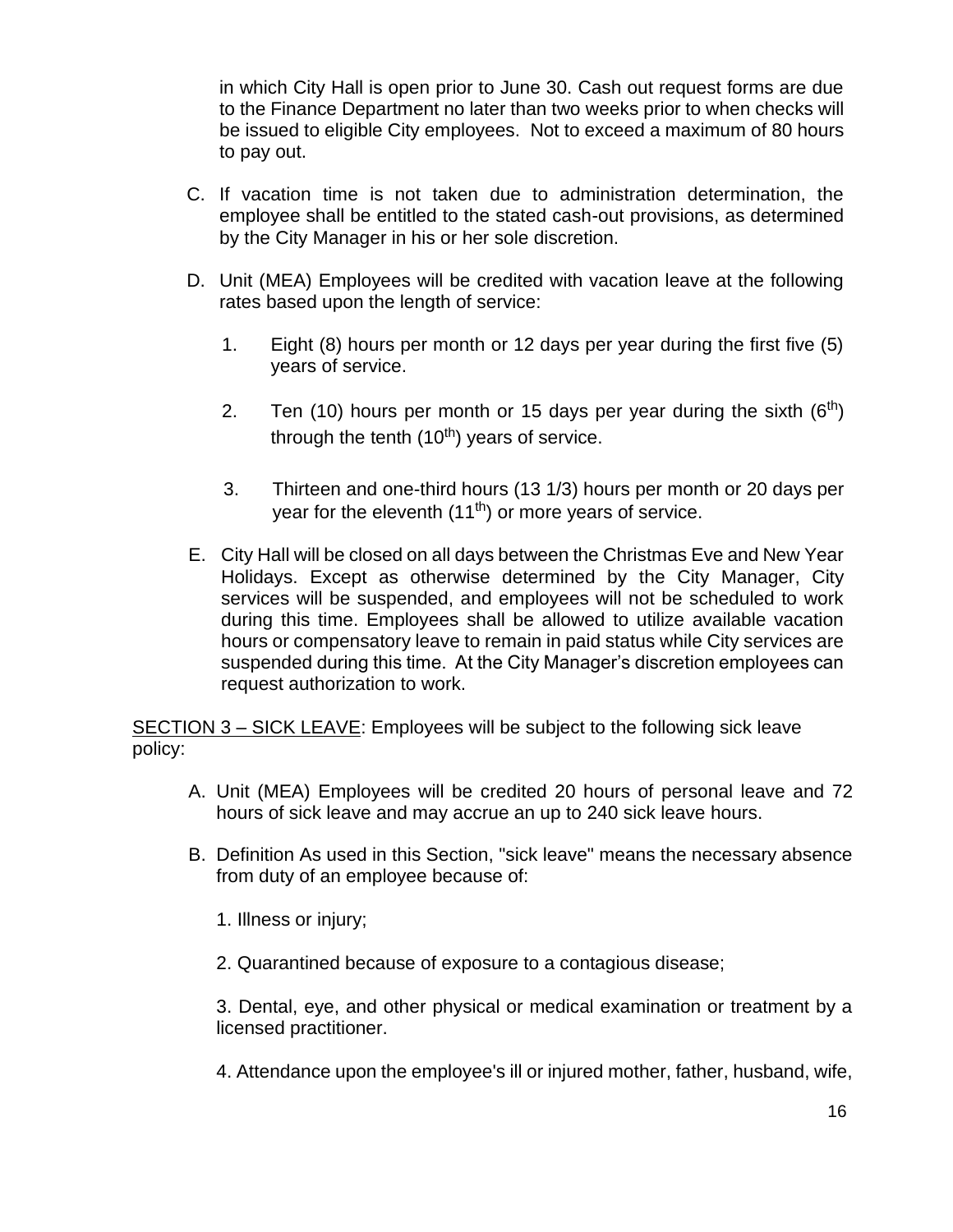son, daughter, brother, sister, domestic partner that has been defined and certified with the Secretary of State's Office in accordance with Family Code Section 297, or any person residing in the immediate household

5. Per the Healthy Workplaces, Healthy Families Act of 2014, an employer shall provide sick leave for the following purposes:

a. To seek medical attention for injuries caused by domestic violence, sexual assault, or stalking.

b. To obtain services from a domestic violence shelter, program, or rape crisis center because of domestic violence, sexual assault, or stalking.

c. To obtain psychological counseling related to an experience of domestic violence, sexual assault, or stalking.

d. To participate in safety planning and take other actions to increase safety from future domestic violence, sexual assault, or stalking, including temporary or permanent relocation.

SECTION 4 – HOLIDAY LEAVE: If a holiday falls on a day on which an employee is not scheduled to work, that employee shall be entitled to take the holiday the day after the holiday.

## **ARTICLE XI PROBATIONARY PROCEDURES**

SECTION 1 – DURATION OF PROBATIONARY PERIOD: An employee appointed to a position in the classified service shall serve a probationary period of not less than one (1) year beginning on the effective date of appointment. The City shall evaluate a probationary employee during the probationary period at three (3) months and six (6) months.

## **ARTICLE XII TERMINATION PROCEDURES**

SECTION 1 – VOLUNTARY RESIGNATION: An employee absents from work without authorization for three consecutive working days or more shall be considered to have voluntarily resigned from City service.

## **ARTICLE XIII DISCIPLINARY PROCEDURES**

SECTION 1 – LEGITIMATE REASON FOR DISCIPLINARY ACTION: Disciplinary action consists of the discharge, involuntary demotion or suspension of an employee. An employee shall not be discharged, involuntarily demoted or suspended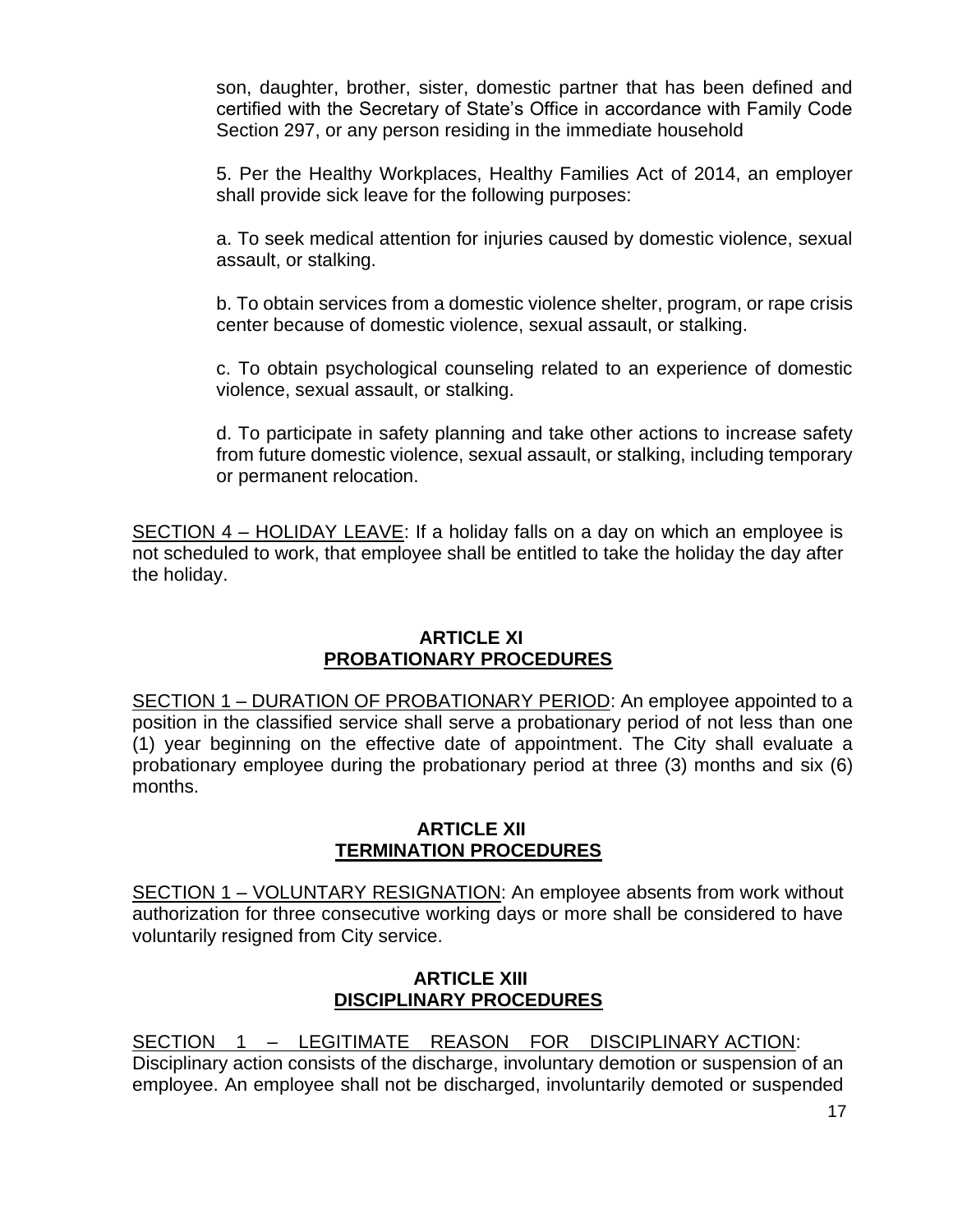except for a legitimate reason and with due process. A legitimate reason for disciplinary action may include, but shall not be limited to the following:

- 1. Failure to properly perform assigned duties;
- 2. Theft of City property;
- 3. Insubordination;
- 4. Conviction of a felony or conviction of a misdemeanor relating to the employee's fitness to perform assigned duties;
- 5. Unauthorized absence from employment;
- 6. Tardiness;
- 7. Willful Misconduct;
- 8. Reporting for work, or being at work under the influence of or in possession of alcohol, or non-prescribed controlled substances;
- 9. Improper use of City funds;
- 10. Unauthorized use of City property;
- 11. Failure to properly care for City property;
- 12. Failure to maintain any employment qualification;
- 13. Willful falsification of any City report or record;
- 14. Failure to comply with health and safety standards;
- 15. Violation of the Municipal Code, Code of Conduct or departmental rules and policies;
- 16. Failure to maintain professional working relationships with the public and other employees;
- 17. Repeated or material dishonesty, or dishonesty affecting one's employment, employment relationships, or assigned duties;
- 18. Other failure of good behavior that causes discredit to the City.

SECTION 2 – DISCIPLINING AUTHORITY: The City Manager or his/her designee shall have the responsibility to institute a disciplinary action, to schedule and conduct any pre-disciplinary conference and to impose disciplinary action.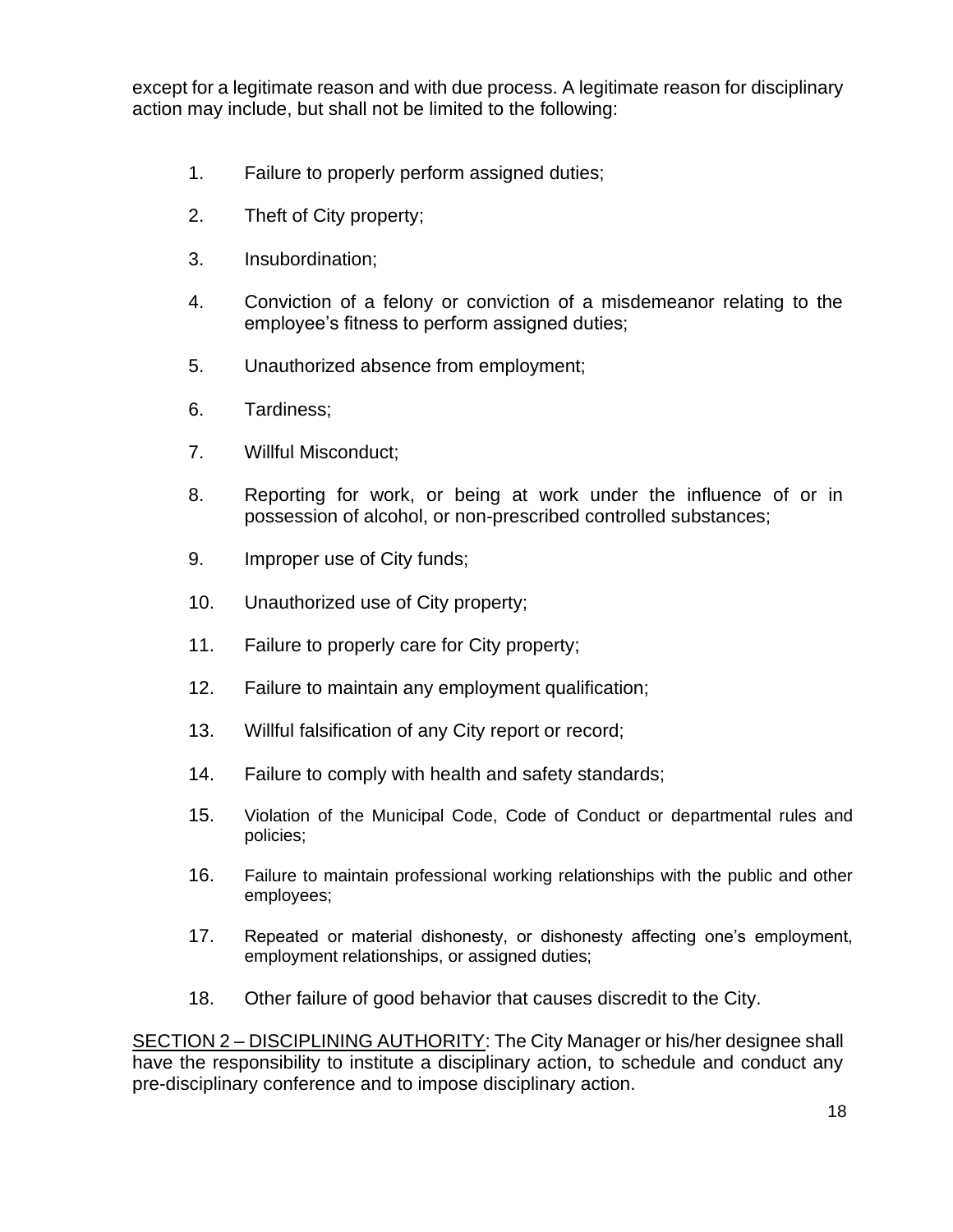# SECTION 3 – NOTICE OF DISCIPLINE:

Except as otherwise provided in the Personnel Rules, prior to imposing any disciplinary action, the Disciplining Authority shall notify the employee in writing of the nature of the proposed disciplinary action and its proposed effective date; the reason for the proposed disciplinary action; any specific charges against the employee; of the employee's right to receive copies of the written documents and materials upon which the proposed disciplinary action is based; and of the employee's right to respond to the charge, either orally or in writing.

SECTION 4 – REPRESENTATION: Employees are entitled to have an Association representative present during any interview that may result in disciplinary action.

Employees:

- A. Must request an Association representative to be called into the meeting.
- B. Must have a reasonable belief that the meeting may result in disciplinary action.

SECTION 5 – EMERGENCY SUSPENSION: When the Disciplining Authority determines that an employee's conduct threatens or has caused injury to persons or property, or presents the possibility for additional misconduct, the Disciplining Authority may impose a suspension against the employee, effective immediately, until a predisciplinary conference is conducted.

Within three (3) business days of such emergency suspension, the Disciplining Authority shall issue the employee the written notification specified in Section 3, of this Article. The Disciplining Authority, unless otherwise requested by the employee, shall conduct a pre-disciplinary conference in not less than ten (10) days after the effective date of the emergency suspension.

The imposition of an emergency suspension against an employee does not preclude the Disciplining Authority from proposing a more severe disciplinary action against the employee receiving an emergency suspension.

The appeal rights of an employee receiving an emergency suspension shall be governed by the procedures provided for in the Personnel Rules for employees disciplined in a non-emergency situation.

SECTION 6 – REPRIMAND: A reprimand is a written criticism of an employee's work performance or conduct and may be issued to an employee in accordance with Article XIII, Section 1, of this agreement. While a reprimand in and of itself is not a disciplinary action, it may form the basis of subsequent disciplinary action.

SECTION 7 – ORAL WARNING: An oral warning is a private conference between an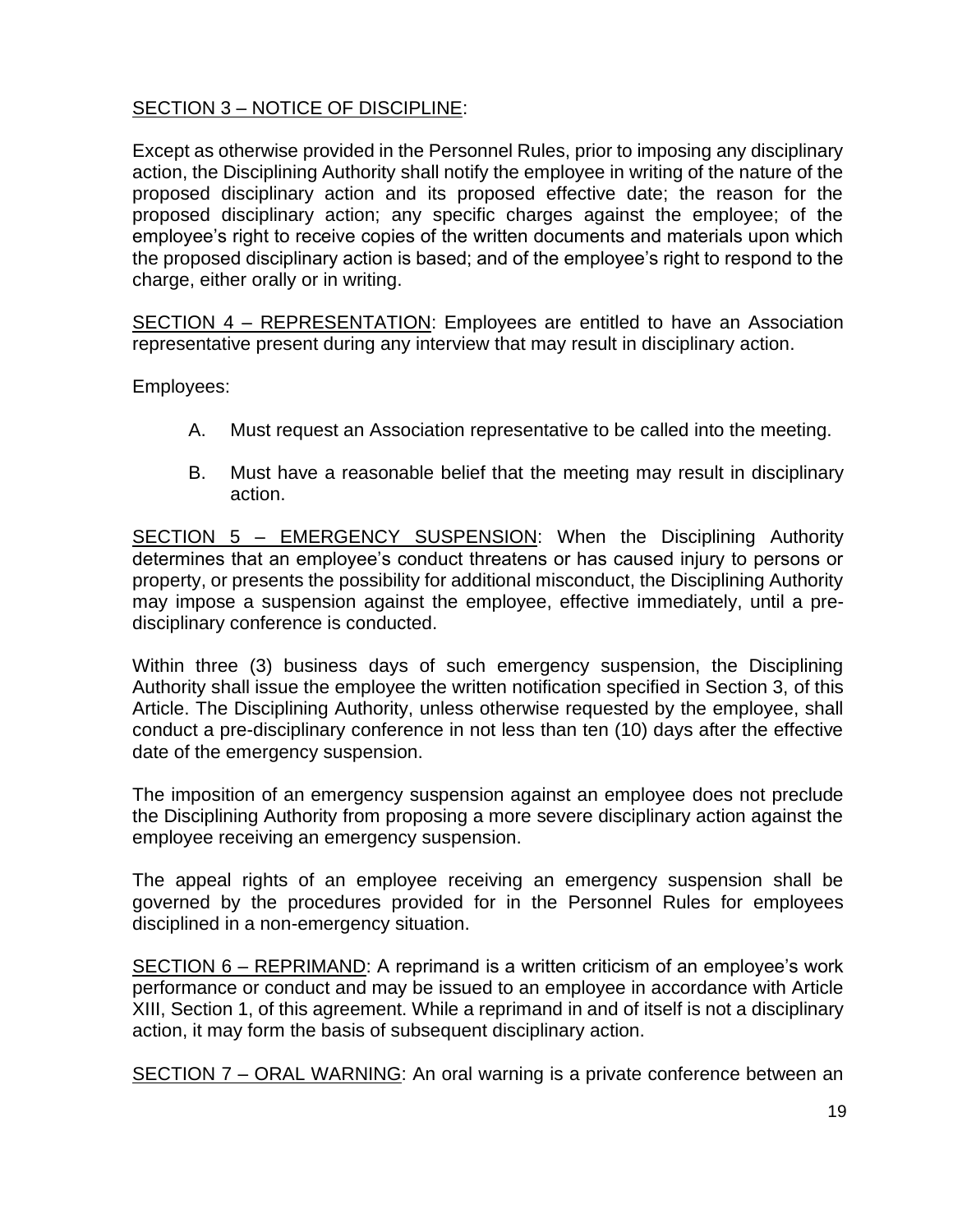employee and a Supervisor or Disciplining Authority at which the employee is informed of a deficiency in performance or conduct and advised as to corrective action which should be taken to improve the performance or conduct in question.

SECTION 8 - WRITTEN WARNING: Under this section an employee may receive two (2) written warnings (one initial and one final) regarding the same matter before termination. The intent of the written warning is due to failure of performance or conduct improvement.

# SECTION 9 – PERSONNEL FILES:

- A. Upon request, a personnel file shall be open for inspection by the employee or by his/her representative with the written consent of the employee concerned.
- B. When adverse material is to be placed in a personnel file, the City shall (1) notify the employee, (2) upon request, discuss the matter with the employee, and (3) request the employee to initial such material merely to confirm he/she has seen it. This shall not apply to the records of an employee relating to the investigation of a possible criminal offense or apply to letters of reference.
- C. Any adverse material, except above mentioned, withheld from the employee or the representative by management may not be used in any disciplinary proceedings.

## **ARTICLE XIV APPEAL PROCEDURES**

SECTION 1 – REQUEST FOR DISCIPLINARY HEARING: Permanent employees shall have the right to appeal the imposition of disciplinary action. When an employee requests a disciplinary hearing, the request shall be in writing, signed by the employee, and presented to the City Manager within ten (10) days after the effective date of the imposition of the disciplinary action. Any such request shall be addressed to the City Manager and shall identify the subject matter of the appeal, the grounds for the appeal, and the relief desired by the employee. All disciplinary hearings shall be conducted in private unless the employee requests, in writing, a public hearing. If the employee fails to request a disciplinary hearing within the prescribed time, the employee shall have waived the right to a hearing and all rights to further appeal of the disciplinary action.

SECTION 2 – SCHEDULING OF DISCIPLINARY HEARING: The City Manager shall schedule any disciplinary hearing within a reasonable time after the filing of the employee's request, considering the availability of a hearing officer and the convenience of the employee and the witnesses.

SECTION 3 – HEARING OFFICER: The City Manager or his/her designee shall serve as the Hearing Officer.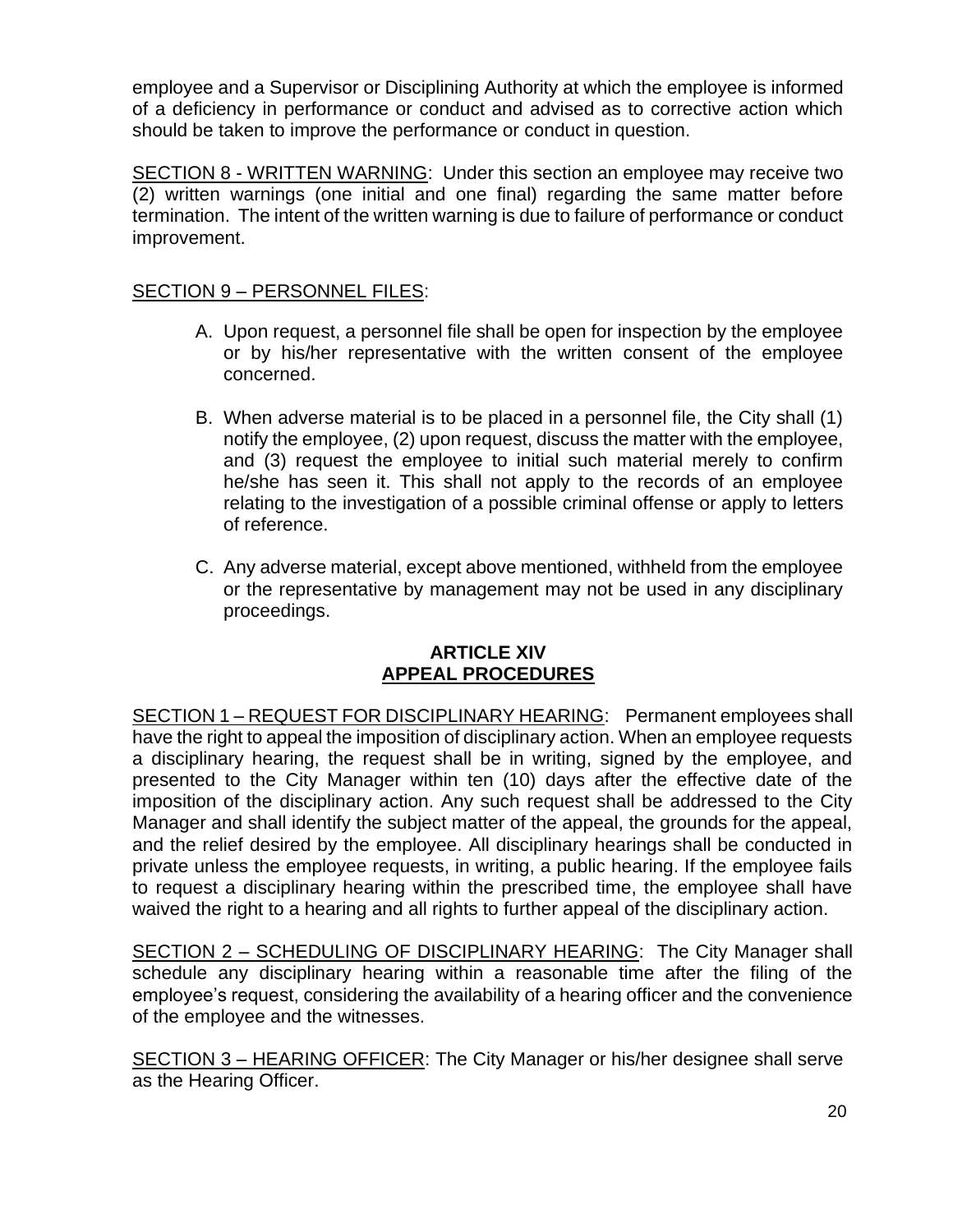SECTION 4 – REPRESENTATION AT DISCIPLINARY HEARING: At the disciplinary hearing, the employee may appear personally and may be represented by counsel or other representative. The employee and the City shall have the right to produce and confront witnesses, and to present any relevant oral or documentary evidence.

SECTION 5 – BURDEN OF PROOF AND EVIDENCE: The City shall have the burden of proof at the disciplinary hearing and shall be required to prove the charges against the employee by a preponderance of the evidence. The disciplinary hearing shall not be conducted according to the technical rules of evidence.

SECTION 6 – CONDUCT OF DISCIPLINARY HEARING: The City Manager shall promulgate reasonable rules and regulations governing the conduct of the disciplinary hearings. The rules and regulations shall be available to employees. During the examination of a witness, the Hearing Officer may exclude from the hearing any and all other witnesses. The Hearing Officer shall have the power to issue subpoenas to compel the attendance of witnesses or the production of documents.

SECTION 7 – HEARING OFFICER'S DECISION: Within a reasonable time after the disciplinary hearing, the Hearing Officer shall issue a written decision containing findings of fact and conclusions of law. The Hearing Officer shall have the authority to affirm, revoke or reduce the disciplinary action imposed against the employee. Except as otherwise provided for in this Memorandum of Understanding.

SECTION 8 – APPEAL OF HEARING OFFICER'S DECISION: If the disciplinary action reviewed by the Hearing Officer constitutes discharge or a suspension of more than ten (10) working days, the Disciplining Authority or the employee may request an appeal hearing before the City Council to review the Hearing Officer's decision. If the employee fails to request an appeal hearing within the prescribed time, the employee shall have waived the right to an appeal hearing and all rights to further appeal of the disciplinary action.

SECTION 9 - REQUEST FOR APPEAL HEARING: When an employee requests an appeal hearing, the request shall be in writing, signed by the employee and filed with the City Council within ten (10) business days after the notification of the Hearing Officer's decision. The appeal shall be addressed to the City Council and shall identify the decision appealed from the grounds for the appeal and the relief requested by the employee. All appeal hearings shall be conducted in private unless the employee requests, in writing, a public hearing. The City Council shall schedule any appeal hearing within a reasonable time and conduct any appeal hearing within fifteen (15) business days after the filing of the appeal.

SECTION 10 – REPRESENTATION AT APPEAL HEARING: At the appeal hearing, the employee may appear personally and may be represented by counsel or other representative. The employee and the City shall have the right to present oral and written arguments to the City Council.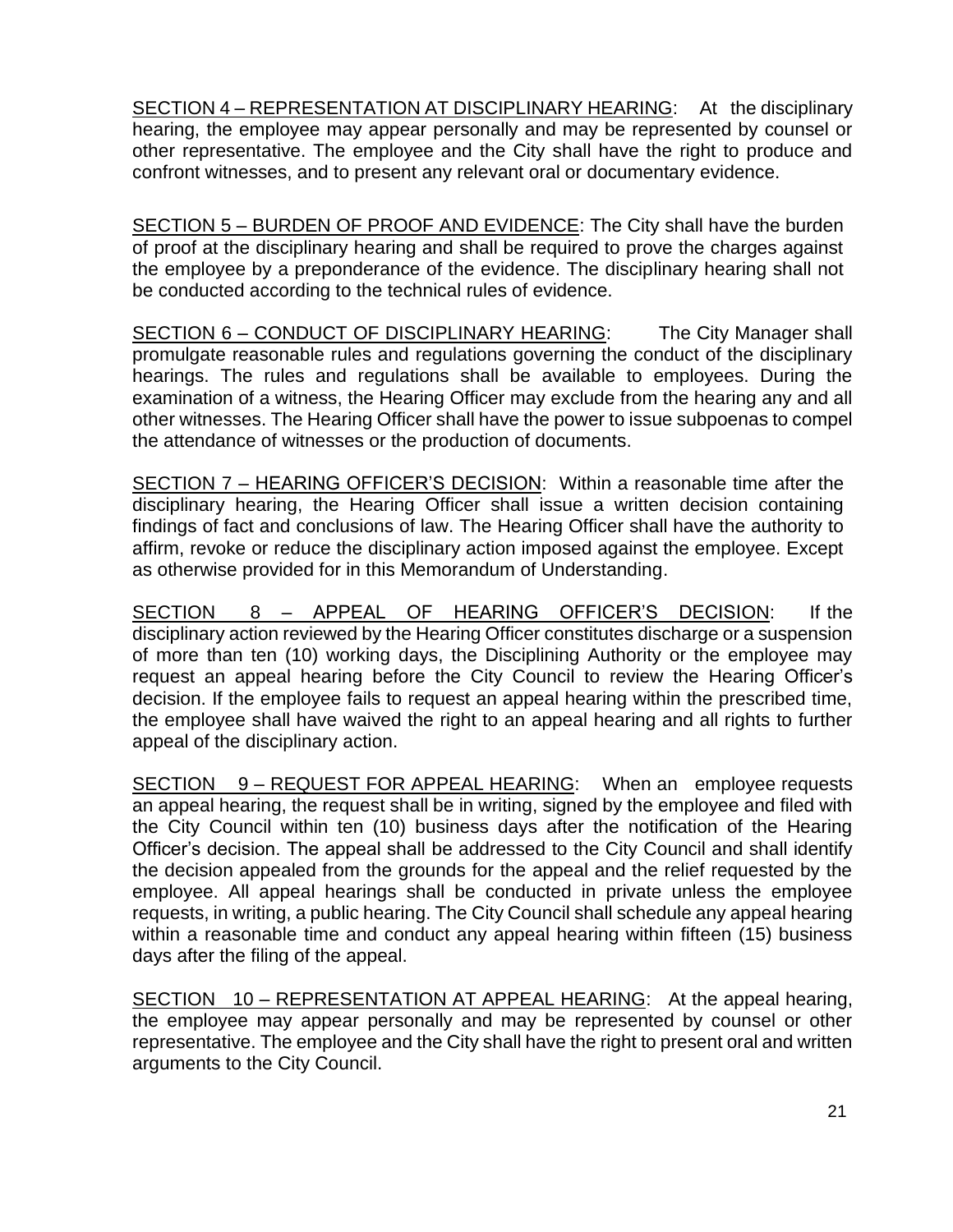SECTION 11 – CITY COUNCIL'S DECISION: The decision of the City Council shall be in writing and contain findings of fact and conclusions of law within ten (10) working days following the hearing. The City Council may affirm, revoke or reduce the decision of the Hearing Officer. Except as otherwise provided for in these Memorandum of Understanding, the City Council's decision shall constitute a final resolution of any disciplinary action and no further appeal shall be permitted within the City's administrative process.

SECTION 12 – BINDING ARBITRATION: If the decision of the City Council constitutes the discharge of an employee or the suspension of an employee for more than ten (10) working days, the Association president, or his/her designee, may request that the City Council's decision be submitted to arbitration.

## **ARTICLE XV GRIEVANCE PROCEDURES**

SECTION 1 – PURPOSE OF GRIEVANCE PROCEDURES: The grievance procedures shall be used to resolve employee complaints concerning the express terms and conditions of employment with the City. The grievance procedures shall not be used for:

- A. The resolution of any complaint concerning any disciplinary action; or
- B. The resolution of any complaint concerning any aspect of the employment examination process.
- C. Probationary release
- D. Written or oral warnings and reprimands

## SECTION 2 – MATTERS SUBJECT TO GRIEVANCE PROCEDURE:

- A. Violation of a specific term of this Memorandum of Understanding between the City and the Association;
- B. Improper application of rules, regulations and procedures;
- C. Unfair treatment, including coercion, restraint or reprisal;
- D. The impact of a reduction in force action (layoff);
- E. Promotion procedures unfairly implemented;
- F. Discrimination because of race, religion, color, creed, disability, sex, marital status, national origin or sexual orientation; or
- G. Any other matter affecting the terms and conditions of employment.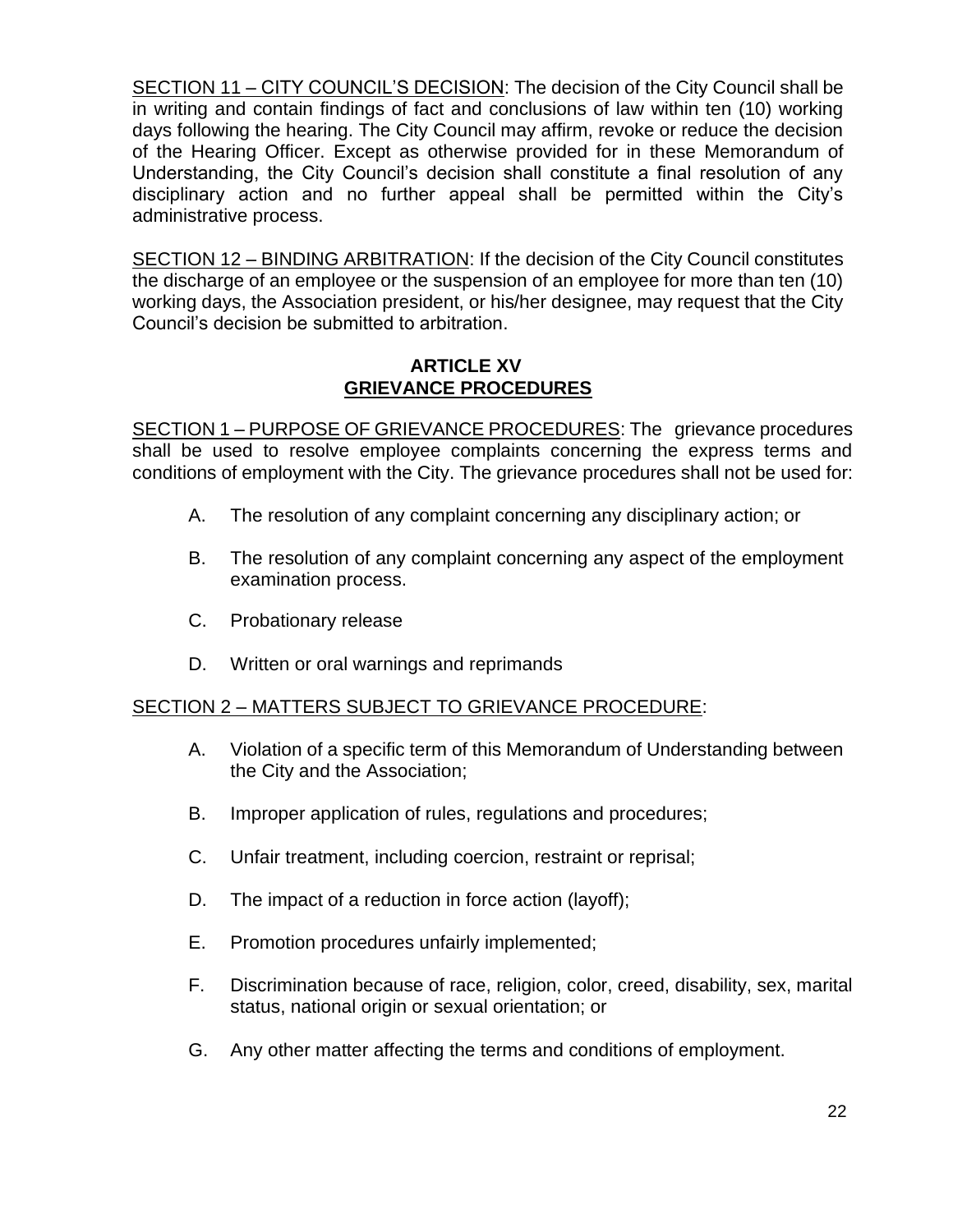- A. Any grievance not filed or appealed to the next step within the time limits established in the grievance procedures shall be deemed settled on the basis of the last decision and not subject to further appeal or reconsideration.
- B. Failure by City to reply to a grievance within the time limits established in the grievance procedures shall automatically grant the right to process the grievance to the next level.
- C. By mutual agreement and for good cause, any level of review, or any time limits established in these procedures, may be waived or reasonably extended in writing at any step in the grievance procedure.
- D. By mutual agreement, the grievance may revert to a prior level for reconsideration.
- E. If a grievance is returned to the employee for insufficiency, the City will state in writing the reasons for the return. If the grievance was timely filed initially, new time limits for filing a revised grievance shall commence in accordance with Section 5 (B) of these procedures.
- F. The settlement of any specific complaint(s) or grievance(s) shall not constitute a precedent for settlement of complaints or grievances, nor for the interpretation of this Memorandum of Understanding to other individuals or circumstances.

## SECTION 4 – RIGHTS, RESPONSIBILITIES AND RESTRICTIONS:

- A. Employees have the right to the assistance of a representative of their choice in the preparation of their written grievance and to represent them in formal or informal grievance meetings. The grievant may be required by either party to be present in any or all meetings, related to their grievance.
- B. Employees selected as a representative in a grievance must obtain the permission of his/her supervisor to be absent from his/her duties to attend a grievance meeting. The employee representative shall provide his/her supervisor with reasonable advance notice to ensure that his/her absence will not interfere with Departmental operations.
- C. Grievances may be submitted, but not prepared, on City time. In scheduling the time, place and duration of any grievance meeting, the operational needs of the City shall be of paramount consideration. Neither the grievant nor the City shall lose their rights because of limitations in scheduling meetings or limitations placed on the release of an employee representative due to the operational needs of the City.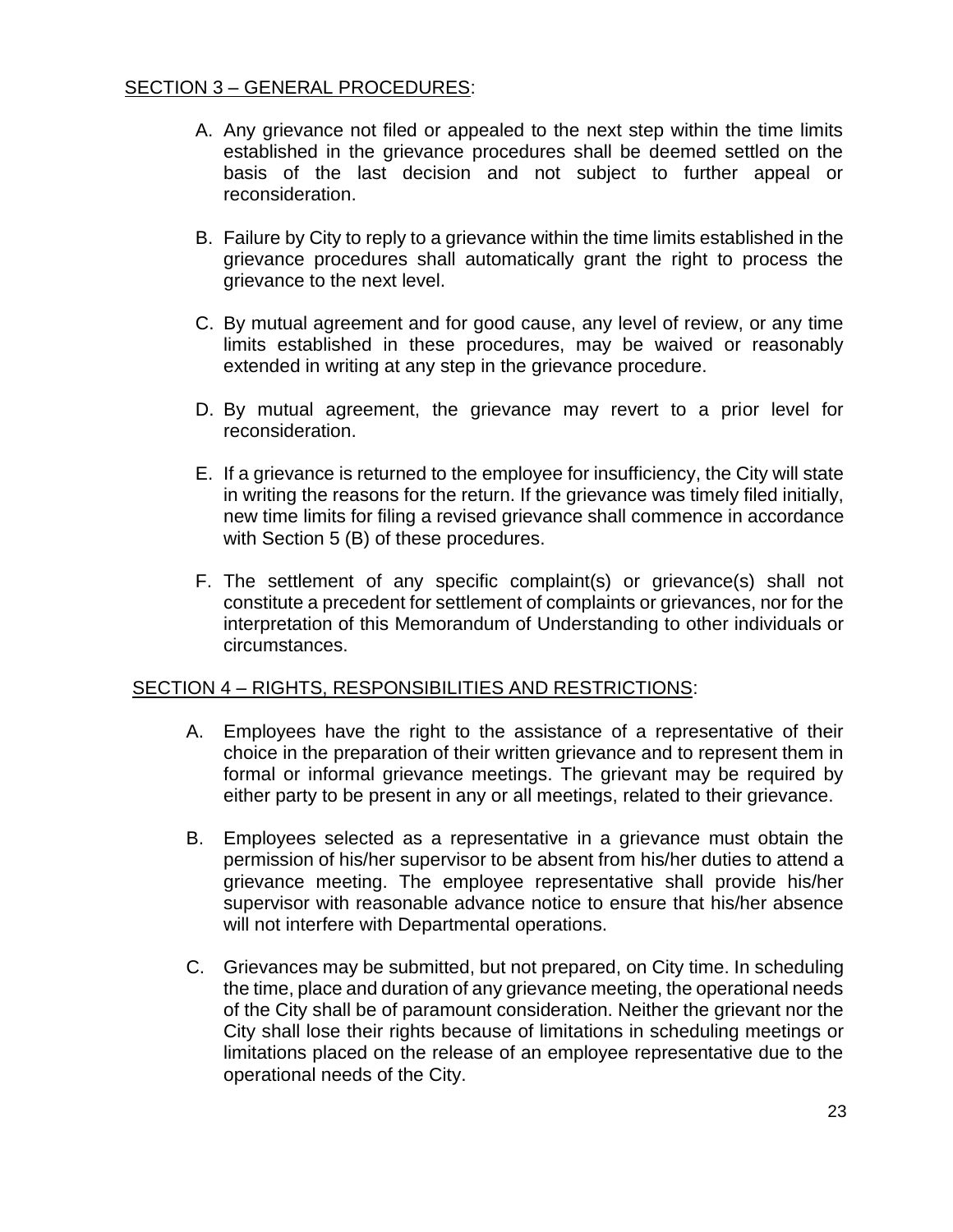- D. Only a person selected by a grievant and made known to the City two (2) business days prior to a scheduled formal grievance shall have the right to represent or advocate as an employee's representative.
- E. The City shall notify the president of the Association of any grievance involving the terms and conditions of this Memorandum of Understanding. The president, or his or her designee, with the permission of the grievant, may be present as an observer at any formal grievance meeting concerning a grievance that directly involves the interpretation or application of the specific terms of this Memorandum of Understanding. If the Association representative is permitted by the grievant to attend any formal grievance meeting, he/she must obtain his/her supervisor's prior permission to be absent from his/her assigned duties.
- F. Only persons who have direct, first-hand knowledge of the event(s) giving rise to the grievance may be called as witnesses.
- G. Supervisors and department heads have the responsibility to inform an employee of any limitation of their authority to fully resolve a grievance. Employees have the responsibility to state clearly and concisely the specific action(s) being grieved, the article(s) allegedly violated, and the specific remedy requested.
- H. The City shall be prohibited from imposing or threatening to impose reprisals, from discriminating or threatening to discriminate against any Association Member, or otherwise interfering with, restraining, or coercing Association Member because of the exercise of any rights given by this MOU.

## SECTION 5 – GRIEVANCE PROCEDURES:

- A. Informal Discussion of Grievance: Within seven (7) business days from the occurrence of the matter on which a complaint is based, or within seven (7) business days from his/her knowledge of such occurrence, an employee shall informally discuss the matter with their immediate supervisor. If after such a discussion, the grievance has not been satisfactorily resolved, the employee shall have the right to file a formal grievance.
- B. First Level of Review: Within seven (7) business days after the informal discussion of the grievance with the employee's immediate supervisor, the employee shall have the right to file a formal written grievance with the employee's immediate supervisor. All formal grievances shall comply with the requirements of Section 4.G, above. Within seven (7) business days of receiving a formal written grievance, the immediate supervisor shall render a decision in writing to the employee on the original copy of the grievance. Should the grievance contain more than one issue, the grievant may accept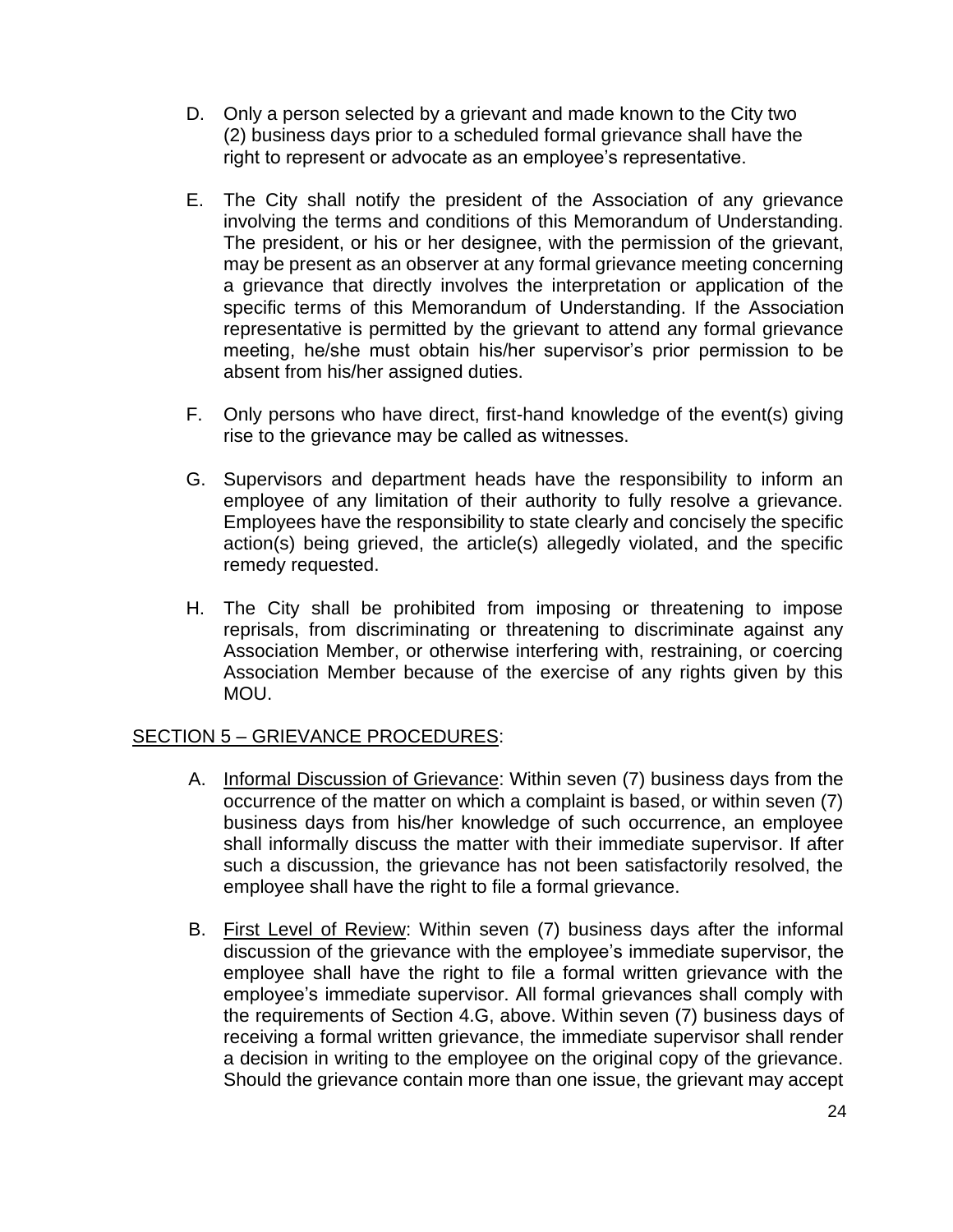any decision in part, and may continue the grievance process until all issues are resolved.

C. Second Level of Review: Within seven (7) business days from his/her receipt of the immediate supervisor's written decision and using the returned original copy of the grievance form, the employee may appeal the supervisor's decision to the City Manager, using the original copy of the grievance form. Within ten (10) business days from receipt of the employees' grievance, the City Manager or his/her designee who has not been involved in the grievance in the prior two (2) levels shall review the grievance and render a written decision and the reasons therefore to the employee. The decision of the City Manager shall conclude the administrative procedures for the grievance. Again, should the grievance be partially resolved at this level, the grievant may accept the partial resolution and continue the grievance process until all issues are resolved.

## SECTION 6 – BINDING ARBITRATION:

- A. Within seven (7) business days from his/her receipt of the City Manager's or his/her designee's written decision or should the City Manager or his/her designee fail to render a decision within the time period provided by these procedures, the Association president, or his/her designee, may request that a grievance be submitted to arbitration as provided for hereinafter.
- B. Only those grievances that directly concern or involve the interpretation or application of the specific terms and conditions of this Memorandum of Understanding may be submitted to arbitration hereunder. In no event shall such arbitration extend to:
	- 1. The interpretation, application, merits or legality of any federal, state or local law or ordinance, including specifically all ordinances adopted by the City Council. The interpretation, application, merits or legality of the exercise of the City's exclusive rights and authorities as specified in Article V of this Memorandum of Understanding.
- C. In the event the Association desires to request that a grievance, which meets the requirements of Section 6.B here of, be submitted to arbitration, it shall, within the time requirements set forth above, transmit a written request to the State Mediation & Conciliation Service with a copy thereof simultaneously transmitted to the City Manager.
- D. The parties shall select a mutually acceptable arbitrator. If the parties cannot agree on an arbitrator, they shall notify the State Mediation & Conciliation Service and request that it provide the parties with a list of five names from which the parties will attempt to mutually select an arbitrator. If the parties cannot mutually agree upon an arbitrator from the list of arbitrators provided by the State Mediation & Conciliation Service, they will select an arbitrator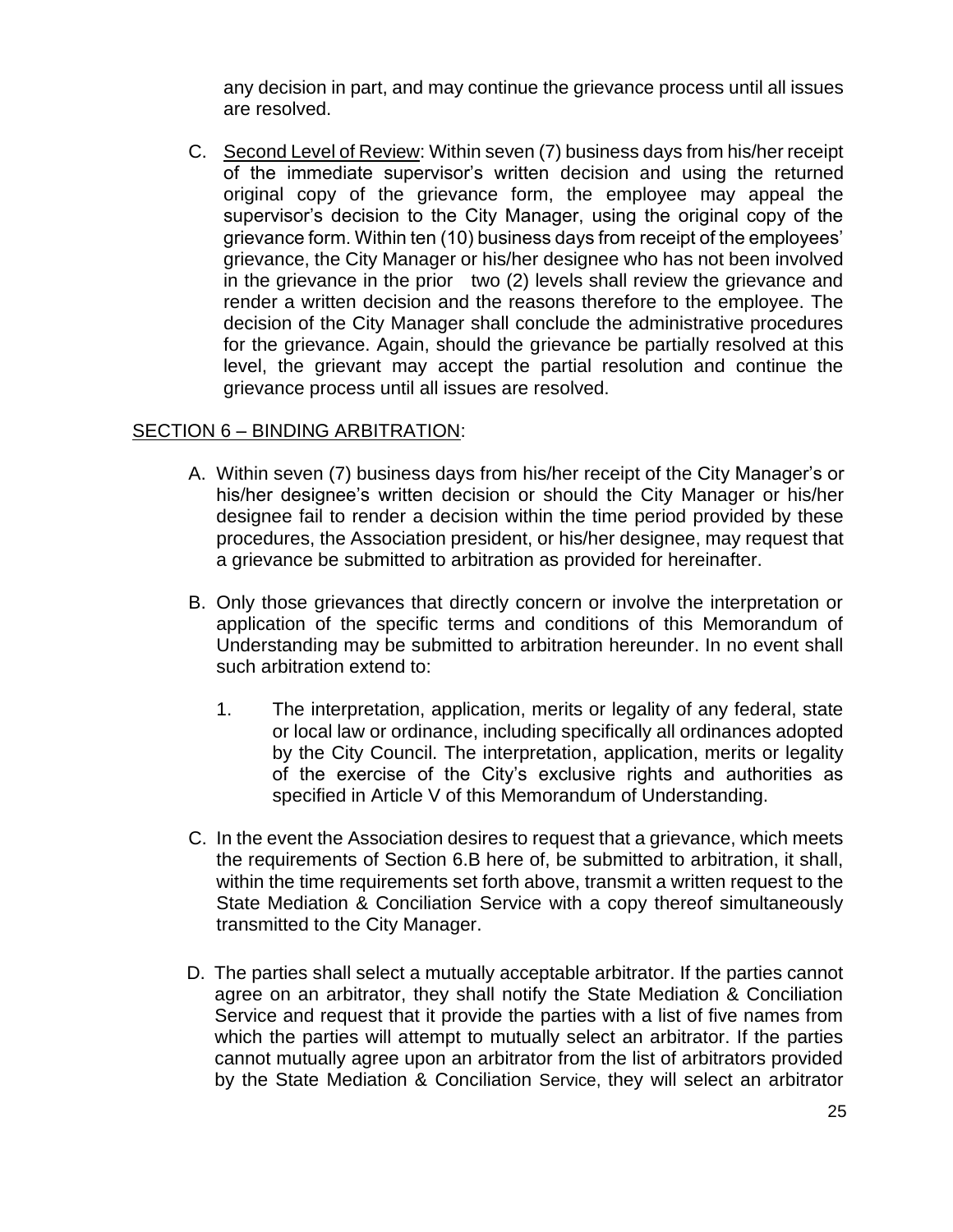through an alternate striking of names from that list. The last remaining name on the list will be the selected arbitrator. The party to strike the first name will be determined by chance.

E. Arbitration of a grievance hereunder shall be limited to the formal grievance as originally filed by the employee to the extent that said grievance has not been resolved. Arbitration hereunder shall be conducted in accordance with applicable rules and procedures adopted or specified by the State Mediation & Conciliation Service unless the parties hereto agree to other rules or procedures for the conduct of such arbitration. The parties involved shall share the fees and expenses of the arbitrator equally.

All other expenses including but not limited to fees for witnesses, transcripts and similar costs incurred by the parties during such arbitration will be the responsibility of the party incurring such cost, unless otherwise agreed by the parties. The parties involved shall share the costs of transcripts and similar materials required or requested by the arbitrator equally.

- F. Prior to a hearing by an arbitrator, a representative of the City and the Association shall meet and prepare a joint statement setting forth the issue(s) to be determined which shall be submitted to the arbitrator. In the event the City and Association cannot agree on the joint statement, each party shall present to the arbitrator, at the hearing, its own submission statement; in which case the arbitrator shall determine which of the submitted issues are to be resolved.
- G. The decision of the arbitrator resulting from any arbitration of grievances hereunder shall not add to, subtract from, or otherwise modify the terms and conditions of this Memorandum of Understanding. The decision of the arbitrator shall be binding upon the Association to the extent the decision and award of the arbitrator does not require action by the City Council, such decision and award shall be binding upon the City. If within sixty (60) business days of receiving notice of a decision and award requiring action by the City Council, such action is not taken, the Association may then resort to a court of competent jurisdiction to pursue whatever other legal remedies are available to it under this Memorandum of Understanding.

# **ARTICLE XVI CONFLICT WITH MOU**

SECTION 1 – CONFLICT WITH MOU: In the event of any conflict between any City Personnel Rules and Regulations, City Resolutions and/or policies and this MOU, the MOU, if ratified by the City Council, shall prevail.